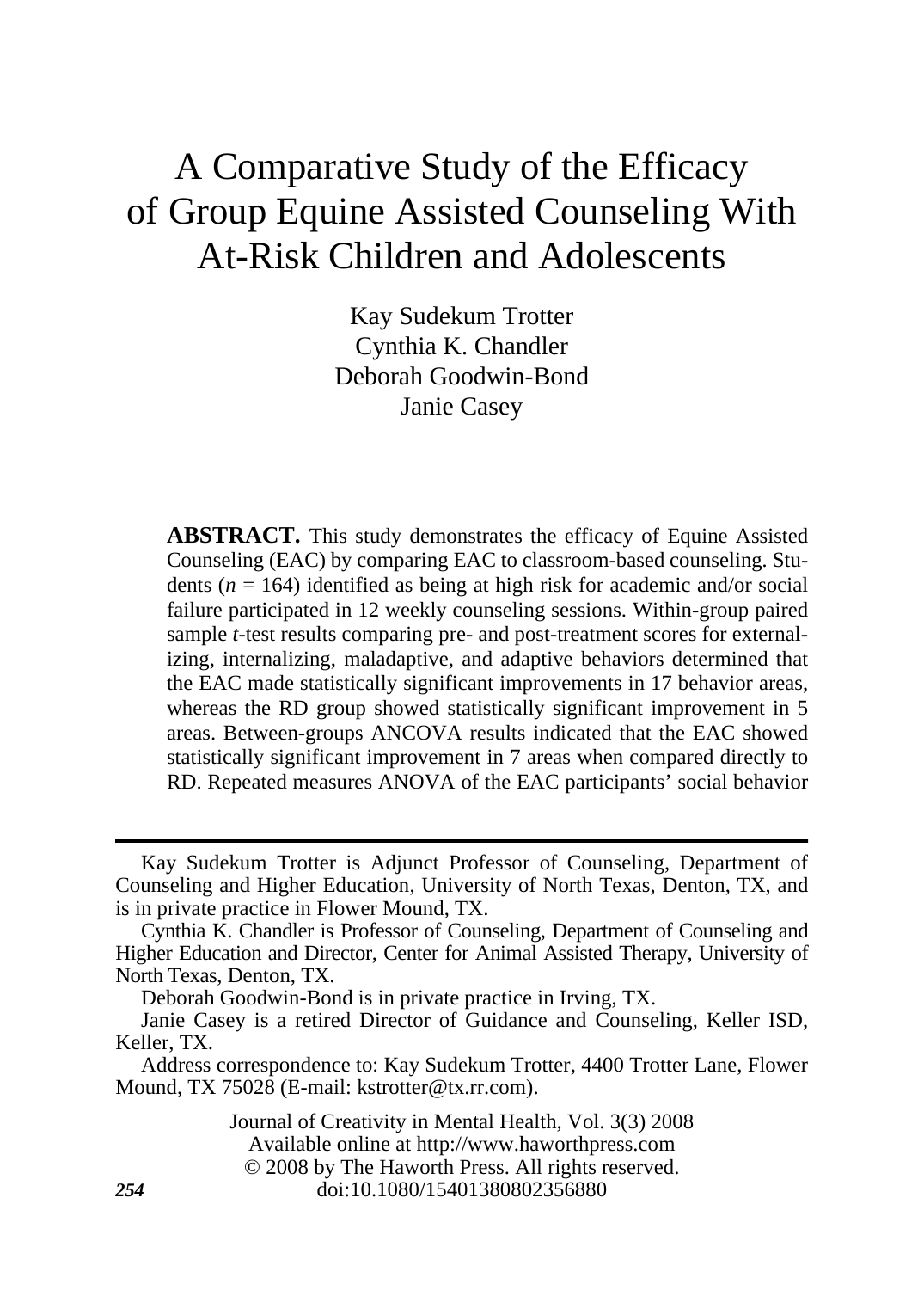ratings showed statistically significant improvement with increases in positive behaviors and decreases in negative behaviors.

**KEYWORDS.** Equine Assisted Counseling, animal assisted therapy, At-Risk children and adolescents, creativity

Equine Assisted Counseling (EAC) is the incorporation of horses into the counseling process to facilitate the therapeutic outcome. With EAC, both individuals and groups interact with horses in order to facilitate the prevention or resolution of emotional and behavioral difficulties with themselves and others (Beck, 2000; Equine Assisted Growth and Learning Association [EAGALA], 2005). Mental health therapy with horses is thought to assist participants in ways unique and sometimes superior to more passive counseling formats. EAC provides a safe and secure environment that nurtures inner healing and encourages optimal growth and development.

According to Hart (2000), "The horse offers a peak experience, perhaps unmatched by any other, with a totally unique physical experience while in a joyous social environment" (p.94). EAC can help individuals of all ages and backgrounds become stronger in communication, problem solving, self-confidence, conflict resolution, and relationships (Kersten & Thomas, 2004). Interacting with horses has been shown to contribute to client motivation in attending, participating, and cooperating in therapy regularly. Interacting and controlling such a large and powerful animal empowers clients, increases self-esteem, and increases self-confidence (Chandler, 2005). For abuse victims, having a 1400-pound horse respond to your command in a nonthreatening manner provides the ultimate sense of validation of power and control. This provides the abused client a safe medium for regaining control over their life (Bowers & MacDonald, 2001). O'Connor (2006) suggests

. . . it is the horse's differences to the socialized man that brings about the successes that the traditional therapist cannot achieve. Horses allow us to unite unconditionally with another living being. We can take our masks off without fear of rejection. The horse has no expectations, prejudices, or motives. All of these traits allow the patient to open up, reveal their selves, and receive feedback from the horse's responses. This is the key to healing: expressing true feelings and interactions with another being to develop a true self-concept. (p. 5)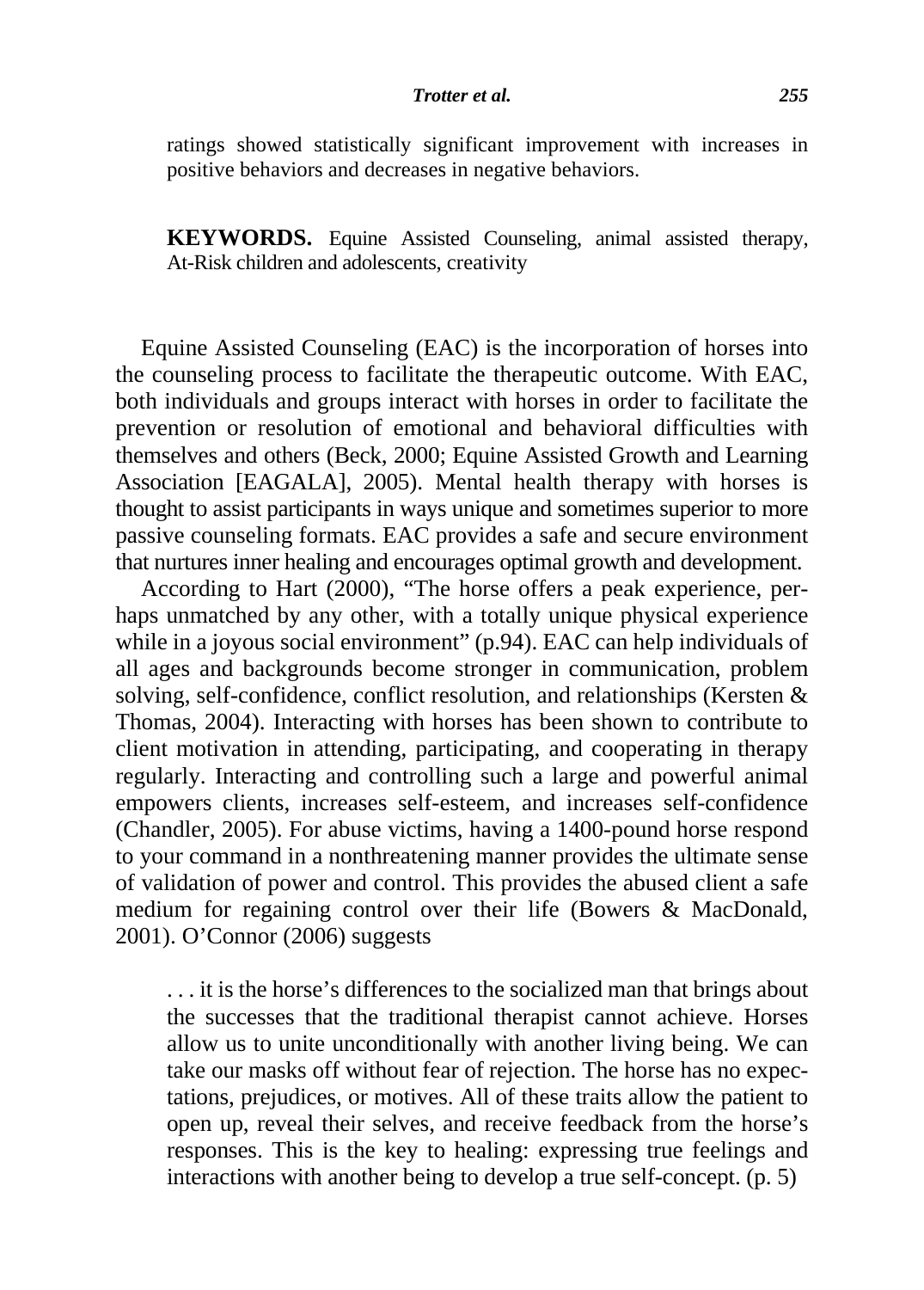Additionally, through the process of risk taking, clients can test and improve their ability to control themselves and their surroundings. The risk-taking behavior that is associated with EAC tends to produce deeper therapy than working in a traditional counseling setting (Taylor, 2001).

Equine Assisted Counseling programs are comprised of equine-based activities, some mounted and others on the ground, combined with traditional counseling techniques. The ability to ride a horse provides the client with unique opportunities to explore and address issues that are not possible with other animals or counseling experiences (Chandler, 2005). The foundation of EAC is based on a partnership between a licensed mental health professional experienced in EAC and a horse professional also experienced in EAC interventions. In 1999, the Equine Assisted Growth and Learning Association (EAGALA) was founded to establish and monitor standards and practices for equine-assisted psychotherapy. A three-level certification program has been established to ensure professionalism, safety, and quality in the field. To date, EAGALA members are located in every U.S. state, as well as in Australia, Belgium, Canada, England, Germany, Mexico, New Zealand, Scotland, and Sweden (EAGALA, 2005).

# *PRIOR RESEARCH OF EQUINE ASSISTED COUNSELING*

In an EAC program designed for male and female juvenile offenders, Chandler (2005) reported that highly troubled juveniles displayed new positive behaviors. She observed the at-risk teens ". . . reduce and eliminate manipulative behaviors, over-come fears, display courage, develop and practice stress management and anxiety- reduction skills, become less self-focused and more other-focused, increase communication skills, support and help each other and lookout for and encourage one another" (p.112). She also personally observed that working with horses in an EAC program increased the juveniles' desire to complete a complex task. In addition, a boost in self-esteem and self-confidence was experienced in just one 3-hour-session. Chandler concluded that the juveniles'

. . . desire to develop and maintain a positive relationship with a powerful being with an independent mind of its own is a very difficult yet important life lesson of the juvenile. . . . Undoubtedly, there are some therapeutic tasks that are more easily and quickly accomplished and better integrated with the assistance of a therapy horse. (p.120)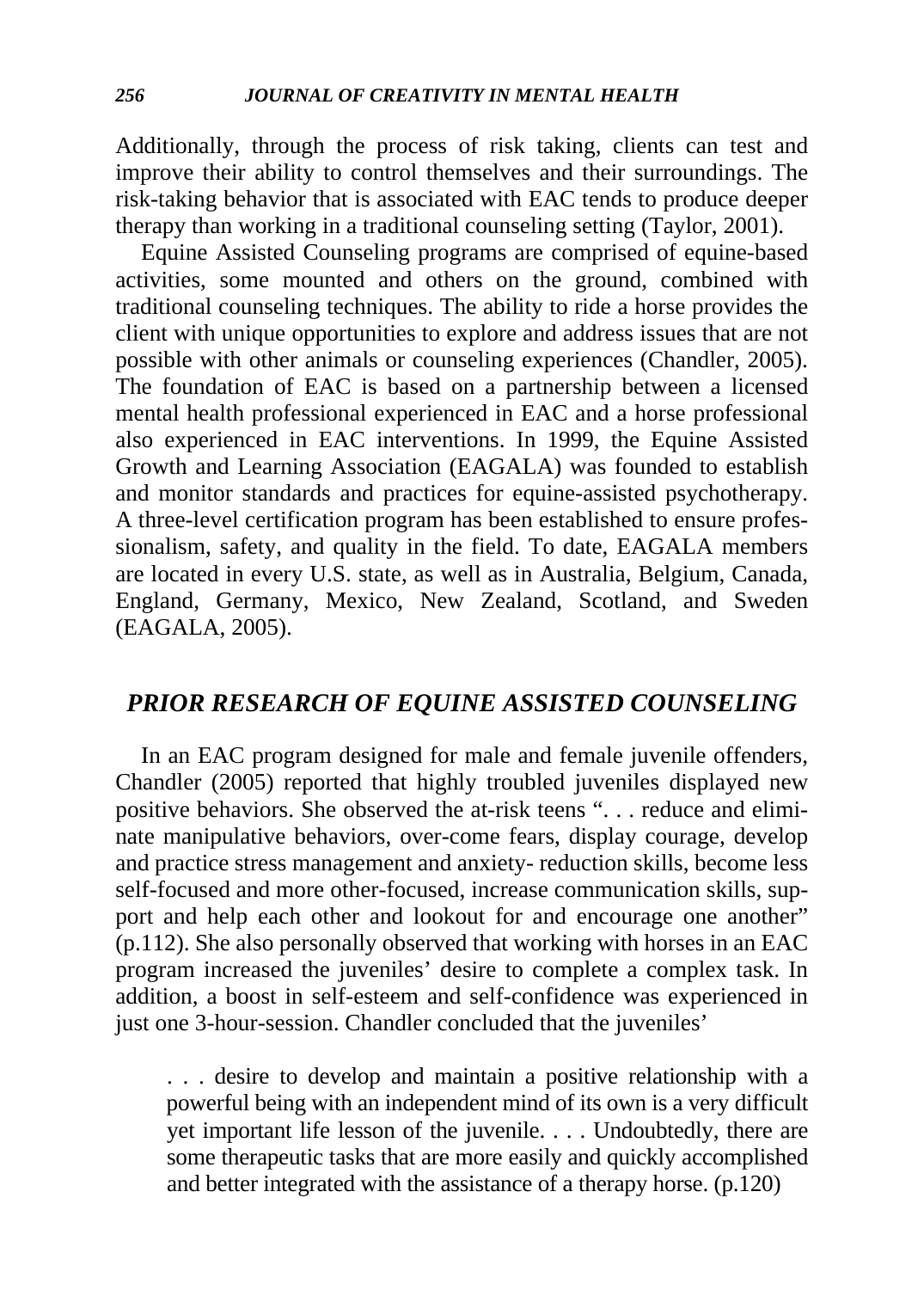MacDonald (2004) evaluated and summarized five EAC programs across the United States that examined and measured depression, aggression, self-esteem, internal locus of control, empathy, and loneliness; when all five programs where grouped together no statistically significant outcomes were found. However, when examined independently, two programs produced statistically significant results. The first study findings indicated that, after completing a 14-week therapeutic riding program, adolescents between the ages of 13 and 16 reported increased self-esteem and greater internal locus of control as measured by two different instruments: the Self-Esteem Index (Brown & Alexander, 1991) and the Harter Self-Perception Profile for Adolescents (Harter, 1998). In addition, participants reported feelings of being in control of their lives following the EAC intervention. The second study found statistically significant outcomes in self-reports of hostility and global aggression that decreased after treatment as measured by the Self-Esteem Index and the Harter Self-Perception Profile for Adolescents (MacDonald, 2004). These finding were consistent with those of Bowers & MacDonald (2001), who found statistically significant decreases in depression following EAC. Participant observations yielded increased life skills and improved communication, honesty, respect, awareness of power, and control struggles. A qualitative equine-facilitated vaulting study examined by MacDonald (2004) showed improvement in the areas of communication, insight about others, and relationship-building skills. MacDonald postulated that the quantitative and qualitative research studies, together with examples of how participants' lives were changed after treatment, were powerful examples of the efficacy of Equine Assisted Counseling.

Mann and Williams' (2002) study targeted children and adolescents experiencing behavioral disorders, mood disorders, and psychotic disorders, in addition to juvenile delinquency issues. This pre-test-post-test study utilized a paired sample *t*-test to determine statistical significance from admission scores to discharge scores. Findings indicated that after completion of EAC, 9 out of 11 clients demonstrated a statistically significant reduction in overall symptoms, and 2 of the 11 failed to achieve any measurable improvement, as measured by the Youth Outcome Questionnaire (Dunn, Burlingame, Walbridge, Smith, & Crum, 2005).

The counseling literature reveals a very limited amount of EAC research and much of it is qualitative in nature. The purpose of the current study was to provide quantitative evidence of the efficacy of EAC with at-risk children and adolescents by comparing EAC with a more traditional, in-class, school-based counseling program from Rainbow Days, Incorporated (RD;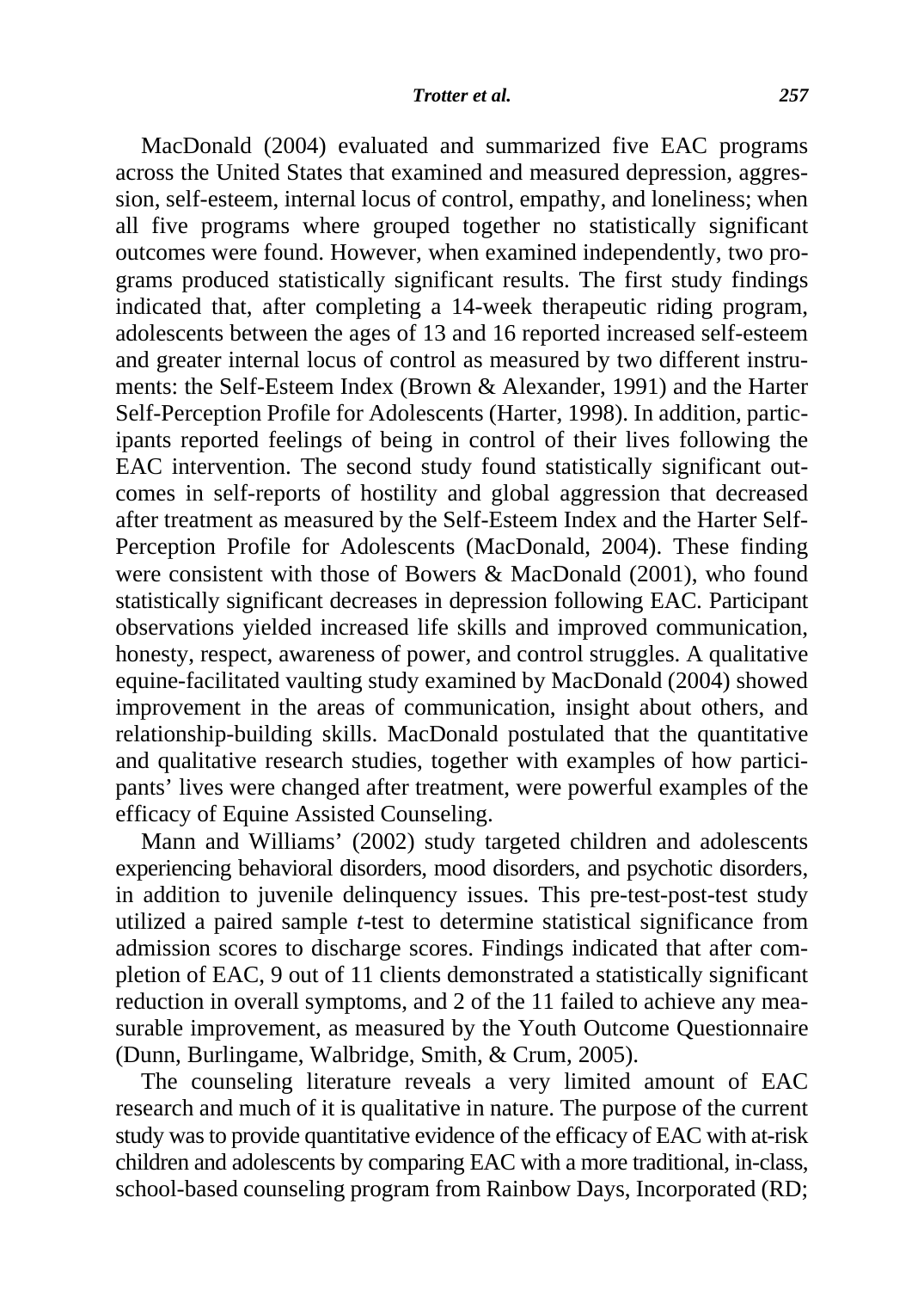1998, 2006). The researchers sought to determine if the unique therapeutic environment and activities of EAC (a) would positively impact children who were at risk for academic and social failure and (b) could be more effective, in some respects, with this population than a more traditional in-class, school-based program such as RD.

## *METHOD*

# *Participants*

This was a nonrandom sample convenience study that was conducted in a school district in the southwestern region of the United States. Students from the third through eighth grades who were identified by their school counselors as being at-risk for academic and/or social failure were invited by their school counselors to participate in a group-counseling program. Students were considered at-risk if they had serious behavioral issues, learning difficulties, or social adjustment concerns. Students who accepted an invitation to participate in a group-counseling program were invited to choose between EAC or RD. EAC participants were assigned to an EAC treatment group by the school district's director of guidance and counseling based on the school they attended. Participation in this study was completely voluntary, and participants understood they could terminate treatment and withdraw from the study at any time with no negative repercussions. Parental permission was obtained for the students who had accepted the invitation to participate in their school's group counseling program.

Both the EAC and RD treatment groups included students from grades three through eight. Due to the school district's delay in initiating data collection for the RD comparison treatment, RD ( $n = 38$ ) data collection was not begun until the second semester of the study, and data was collected only during one semester. This resulted in a disproportionately larger total number of participants for the EAC treatment ( $n = 126$ ), which was run during two semesters. The school district's delay in implementing RD data collection was based on not having a sufficient number of school counselors who were trained to perform the RD program and to collect pre- and posttreatment data. Once this issue was resolved, data collection for the RD program was initiated (the following semester after the EAC program began). A further contribution to the larger number of participants for the EAC program was that more students preferred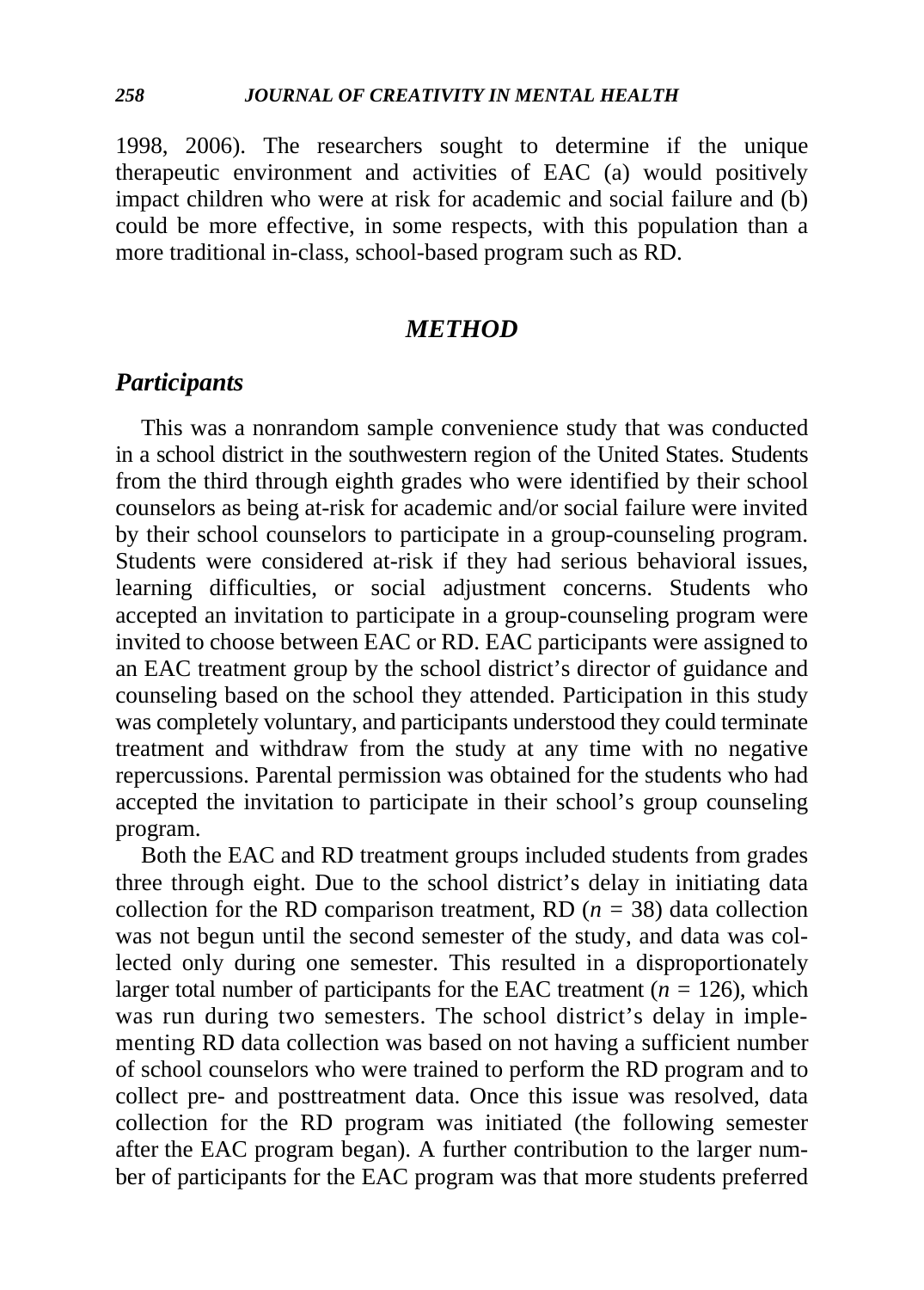to participate in EAC over RD and could have contributed to participant bias. Of the total 205 students who volunteered to participate, 164 completed the study, and 41 dropped from the study. The demographics of the 164 students in the study were as follows: 102 male, 62 female, 136 Caucasian, 12 African American, 11 Hispanic, and 5 of other ethnicities. Of the 164 participants, 86 attended elementary school and 78 attended middle school. The ratio of males to females was two-thirds male to one-third female; this percentage is typically found in most child psychotherapy research (Bratton, Ray, Rhine, & Jones, 2005). The EAC and RD treatment groups' demographics were similar in composition.

#### *Instruments*

#### *Behavioral Assessment System for Children (BASC)*

The Behavioral Assessment System for Children (BASC), Self-Rating Scale (SRS) and Parent-Rating Scale (PRS), was used at the beginning and end of treatment to evaluate treatment outcomes of the participants' functioning. The PRS was sent home to be completed by the parents, pre- and posttreatment of their children, whereas the SRS was completed by participants just before the first and at the end of the final treatment sessions. This assessment was chosen for its reliability and validity with a mean correlation of approximately 0.60. The BASC has a high internal consistency (coefficient alpha) and test-retest reliability (behaviors rated twice within several weeks), with scores in the 0.80s to 0.90s, indicating a high degree of reliability (Reynolds & Kamphaus, 1992). The instrument was standardized on a large national sample that is representative of the general population of U.S. children. This assessment also has been shown to be reliable with both sexes. In a review of the BASC, McCarthy (2003) noted that the instrument line items were derived from empirical measures, relevant literature, and collection of clinical experiences.

#### *Psychosocial Session Form (PSF)*

The Psychosocial Session Form (PSF) was developed by Chandler (2005) to be used in rating client social behaviors at the end of every treatment session. The PSF is designed to track client progress across treatment sessions in a consistent and measurable format. It also provides a determination of how much change may have occurred between sessions, allowing the clinician to measure the differential impact of sessions. The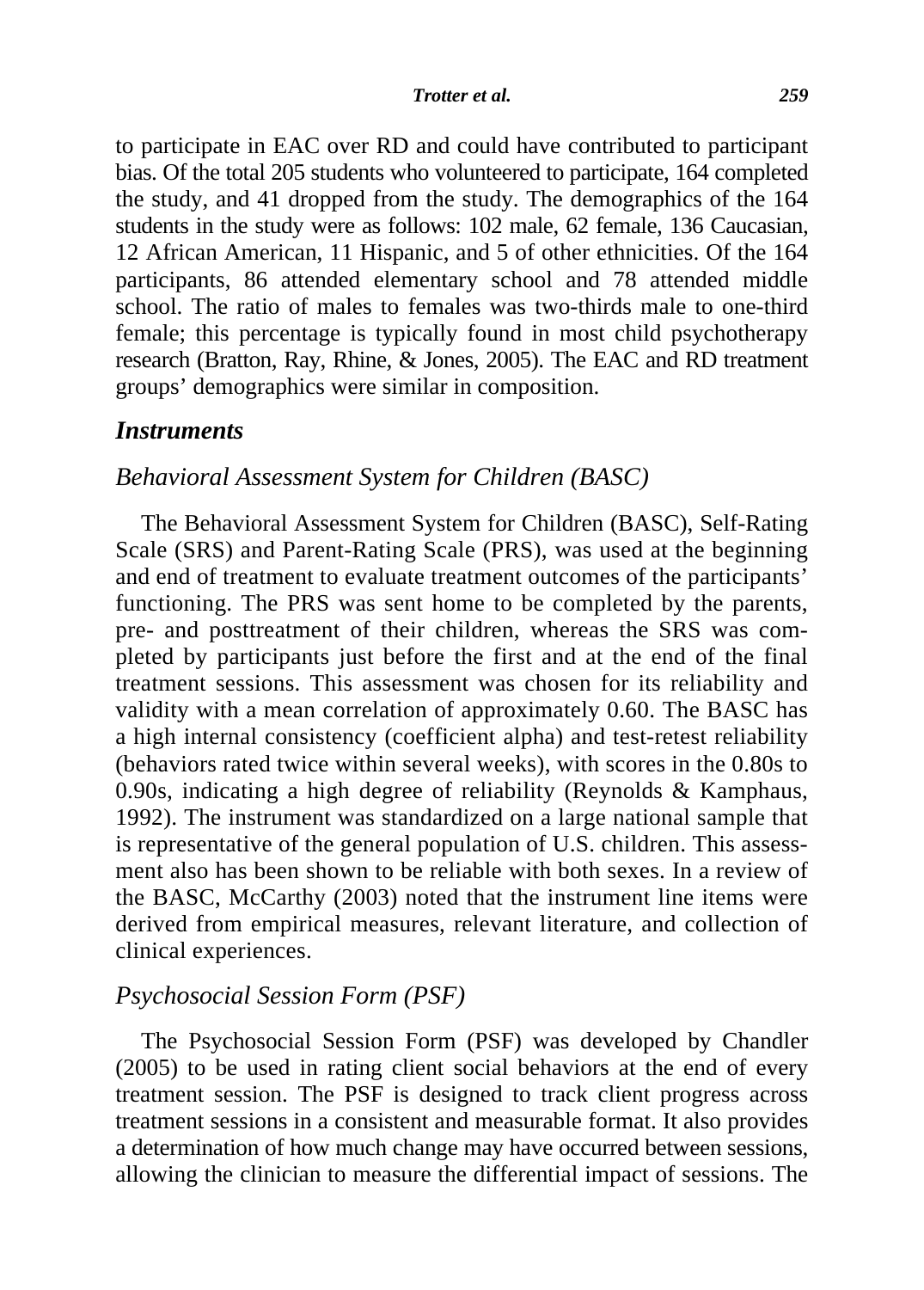PSF provides repeated measures of clients' positive and negative social behaviors using a 6-point Likert scale.

A Rasch analysis was conducted on the PSF instrument evaluating its usability for creating a behavior variable (Trotter, 2006). The Rasch analysis clearly indicated that the rated items followed an expected pattern. The Rasch analysis supported the ordering (clustering) of rated items. The positive behavior items grouped together along the continuum and the negative behavior items grouped together along the continuum. The number column indicated the item numbers; item numbers 1 through 21 were positive while item numbers 22 through 34 were negative (reflecting reliability in the design for the 34 items, 21 positive and 13 negative). The Rasch test-retest internal-consistency yielded reliability values in the high 0.90s, indicating a high degree of score reliability or consistency. A testretest Pearson correlation of logit score values also yielded reliability values in the high 0.90s. This indicated that the logit score responses were consistent or reproducible for each session. Because the PSF instrument has not been standardized on a large national sample that is representative of the general population and varying age populations, research is needed to further establish validity and reliability (Trotter, 2006).

Assessment using the PSF relies on direct observations of a client by a therapist. For the purposes of this study, the PSF was completed by the EAC therapy team who met together after each treatment session to assess each participant's social behavior during the session. Although developed for use with animal assisted therapy, the PSF can be used to assess the efficacy of any counseling modality designed to impact human social behavior.

## *Treatments*

# *Equine Assisted Counseling Treatment Group*

The 12-week EAC treatment plan consisted of group interactions with horses in order to facilitate the prevention and resolution of emotional and behavioral concerns. EAC intervention included the following: traditional talk therapy, group processing, equine-based therapy activities, and complementary adventure-based therapy activities. These techniques were designed to enhance participant self-awareness, to enhance recognition of dysfunctional patterns of behavior, and to foster healthy relationships. Heavy emphasis was placed on ongoing and post-intervention clinical processing with participants during each session. The EAC treatment group consisted of weekly sessions at a ranch setting. Six to eight participants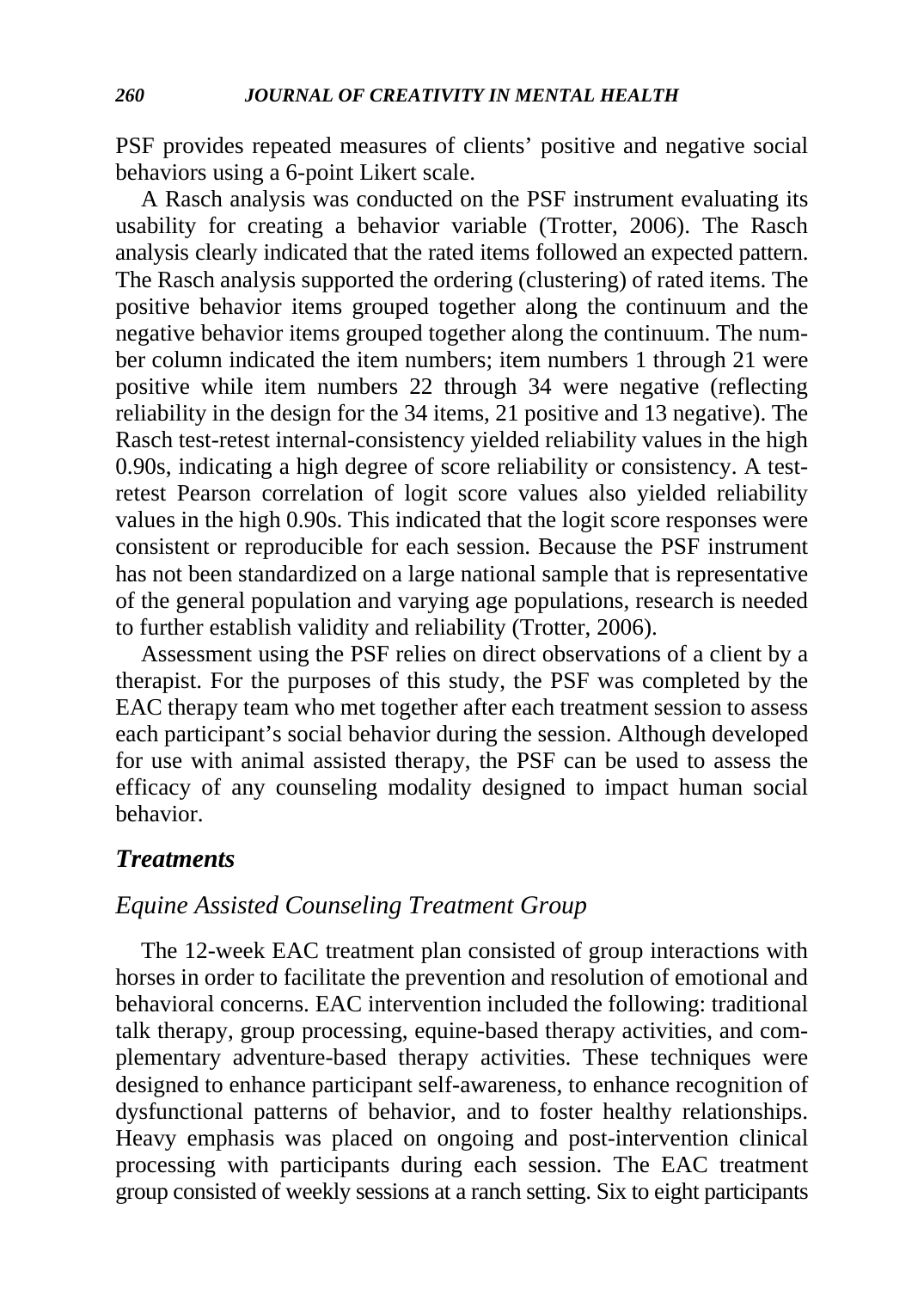were in each EAC group. EAC treatment-provider teams consisted of one master's level mental health counselor and one equine professional, both experienced in EAC intervention. The EAC intervention was designed as a progressive 12-week experience, with each session building on the activities and outcomes of a previous session. Because the completion of each EAC activity depended on the performance of its group, groups moved through EAC activities at a varying pace. Those groups that moved more quickly experienced more EAC treatment activities. All participants received an equal amount of treatment, that is, 24 contact hours (2 hours per week over 12 consecutive weeks). A treatment manual with detailed descriptions of all of the activities used during the 12-week EAC treatment intervention is provided by Trotter (2006). A brief description of the 12-week EAC intervention follows.

The first session began with an introduction to the ranch setting, an introduction to horse safety, and completion of the assessment instrument (BASC-SRS) by group participants. The 1-hour ranch tour served to familiarize participants with the outdoor setting of the ranch and to provide the therapy team with initial observations of participant interaction without much direction. As the group explored the ranch setting they were introduced to the horse's world and to herding mentality. It was explained that a horse's behavior would teach them about the horse and would give them an understanding of the horse, and in order to keep themselves safe while around horses they needed to learn a horse's traits and instinctive responses. As the group observed a pasture of horses, horse communications and social interactions were described. A discussion of "being safe when around horses" was facilitated as the group was asked to look for different horse behaviors they should take note of for their own safety, such as "What does it mean when the horse puts his ears back? What is a horse's first line of defense? What is the first thing a horse is going to do when he feels threatened?" During the discussion of horse behavior and being safe around horses, participants were reassured that it was okay to be a little fearful of the horse, that they need to respect the power of the horse and to respect the fact that the horse could hurt them.

Next, during the first session, the stage was set that "this was going to be a different experience than what they were used to" and "that things were different here at the ranch." To start off this process, participants were asked to select ranch names. The act of claiming a ranch name personalized the equine therapy. This exercise initiated a sense of ownership and personal investment in the experience positively impacting motivation to participate. Ranch names required each participant to choose an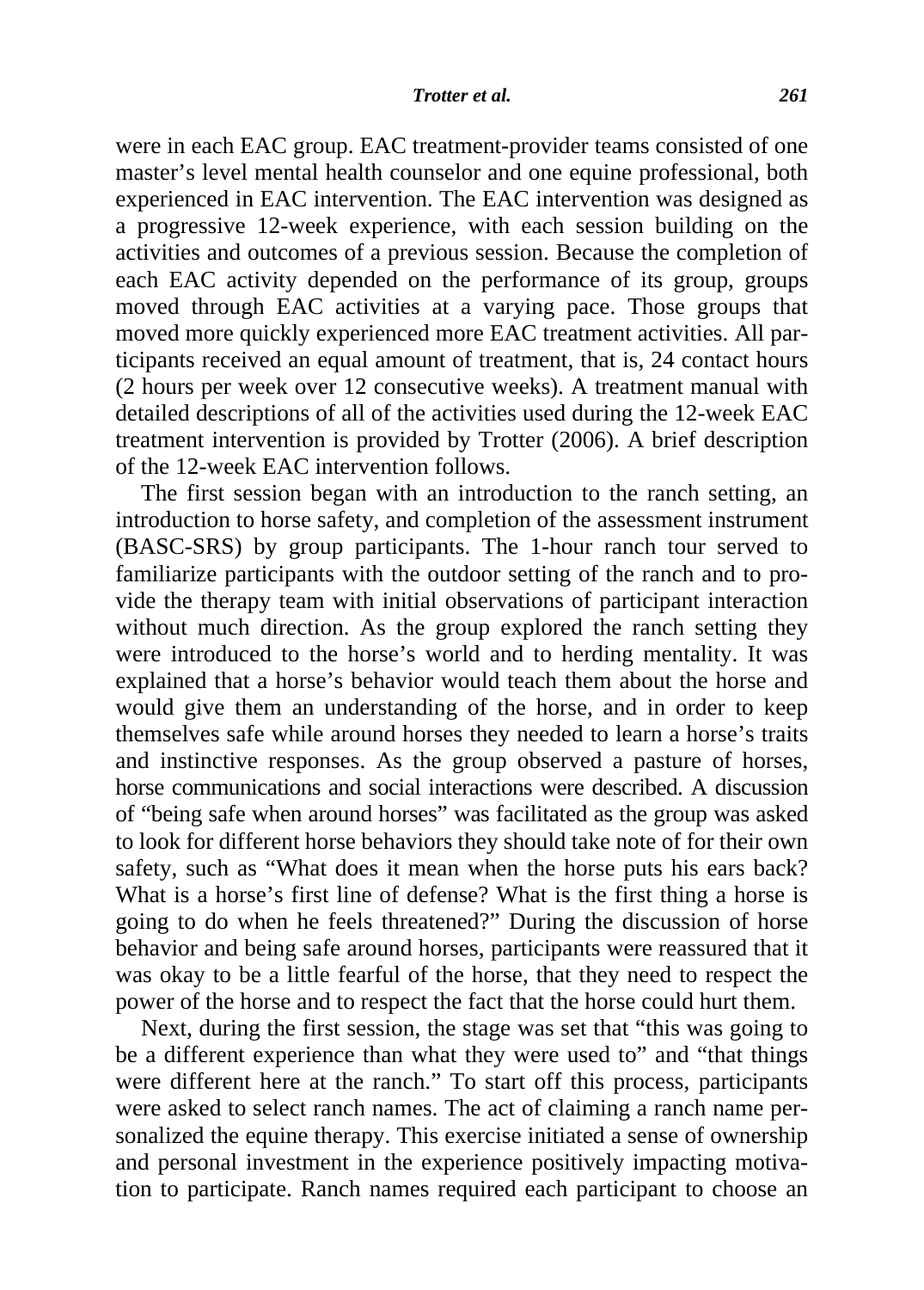adjective that described them and started with the same sound as their name or rhymed with their name such as "Jumpin' Jen," "Cowboy Chris," or "Dynamic Deb." If someone had difficulty thinking of a name, the entire group was asked to offer suggestions. This stimulated a creative thinking process that initiated the formation of unity within the group while establishing the uniqueness of the EAC experience. Also during the first session it was important to establish group expectations. This was accomplished with the introduction of the "five finger contract," where each finger of one hand represented an important safety rule for self and others. The purpose of the five finger contract was (a) to understand and create safe and respectful behavioral norms under which to operate, (b) to gain a commitment of those norms by everyone in the group with a verbal and tactile agreement, and (c) to accept a shared responsibility for the maintenance of those norms. This was a simple way to establish and teach respectful behaviors expected of each group member, thereby creating an emotionally and physically safe environment supported by all.

The next sessions focused on activities that introduced the participants to the horse's world such as, the nature of horses, horse communication, horse body language, horse body parts, and in-depth horse safety. During these sessions participants had personal interactions with horses with exercises such as *Building a Relationship with Your Horse* (Goodwin-Bond, personal communication, April 26, 2005), which was an exercise that allowed each participant to pick the horse they wanted to work with for the duration of the treatment regime for all exercises that involved grooming, riding, or other human-horse pairing. For this exercise participants interacted with all of the therapy horses that were loose in a small arena. Adequate time was allowed for the social mingle with no structure applied. It required involvement and participation by both humans and horses. Getting close and personal with their horses, and learning about their horses' instinctual, natural, nonverbal cues can help participants understand their horses and generalize this to better understand themselves and other participants in the group. Group processing at the end of the exercise naturally led to an exploration of how the basics of horse interactions can be translated into the basics of people interactions. For example, "Do you say what you mean and mean what you say?" The therapy team facilitated discussion of how the horse's actions and reactions can help the participant to recognize reinforcing cues and rewards that enhance relationship building, and of the behaviors that get in the way or interfere with relationship building. There ensued in-depth discussion around how, like people, horses treat you based on the way you communicate. Elements of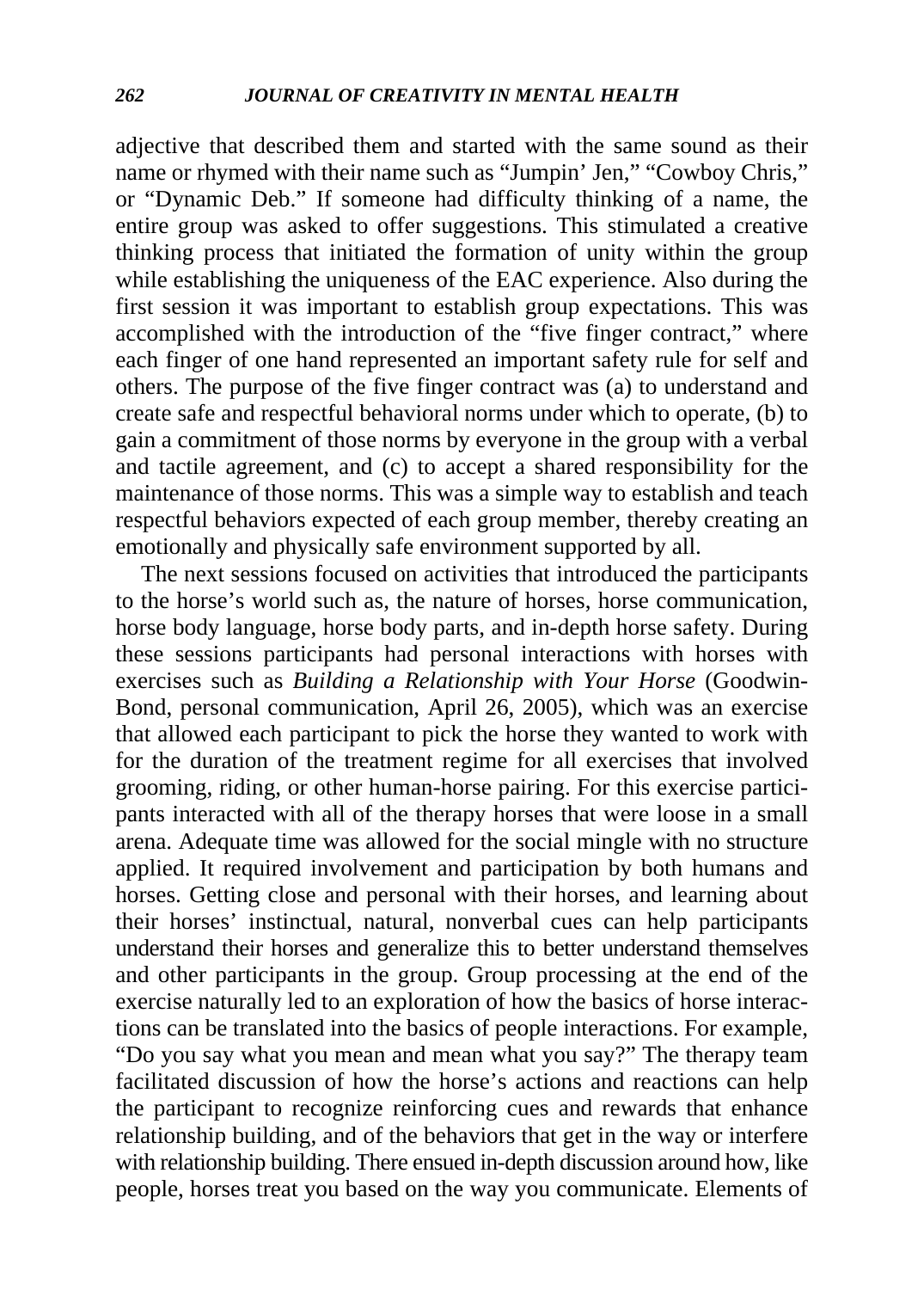communication that were explored with the group included (a) active listening with both the ears and the eyes, (b) attention to nonverbal cues regarding the horse's body language and the participant's body language, and (c) communicating to the horse that you are safe to be with or that you are not safe to be with. The horse-human relationship was strengthened during several interactive equine activities that took place during the 12-week treatment period, and the relationship flourished in an environment of support and honesty that benefited both the individual and the group. A common clinical observation from this exercise was that participants were often instinctively drawn to a horse that had characteristics similar to their own. Because of this, the horse often dramatized the participants' inner struggles and relationship issues by magnifying and mirroring what a participant needed to recognize in him- or herself.

Following sessions involved a variety of activities. During horse safety sessions participants were taught how to mount and dismount, including an emergency dismount, how to tie a safety knot to secure a horse to a rail, how to walk safely behind a horse, and about the "gas pedal and brake for a horse" when one is mounted and when one is in an arena with horses who are moving about freely. *Horse Body Parts* (Goodwin-Bond, personal communication, April 2005) was an exercise where participants worked together to place small adhesive labels of horse body parts on the correct part of the horse using an anatomy guide. When the exercise was completed the horse looked quite silly with all of the white labels on it and because of this, the post exercise processing included discussion about how labeling and stereotyping can hurt people's feelings. Through an activity called *Catch and Release* (EAGALA, 2005), teams of two were handed a halter and lead rope and asked to go into the pasture and halter a horse to their best ability with little to no additional direction by the therapists. The treatment team observed participants' reactions to determine if (a) they picked the horse that came to them, (b) they went up to a horse, or (c) were fixated on doing the task the "the right way," all significant in assessing participant's intrapersonal dynamics. To assess participants' style of facing a challenge, therapists assessed the following:

- 1. Did participants use all of the resources available to them such as asking members of the treatment team to assist them?
- 2. What, if any, level of frustration was evoked by participants as a result of (a) not knowing "how to do it right," (b) not asking for assistance, (c) giving up on the task prematurely, and (d) difficulty thinking "outside the box" (initiating creative solutions).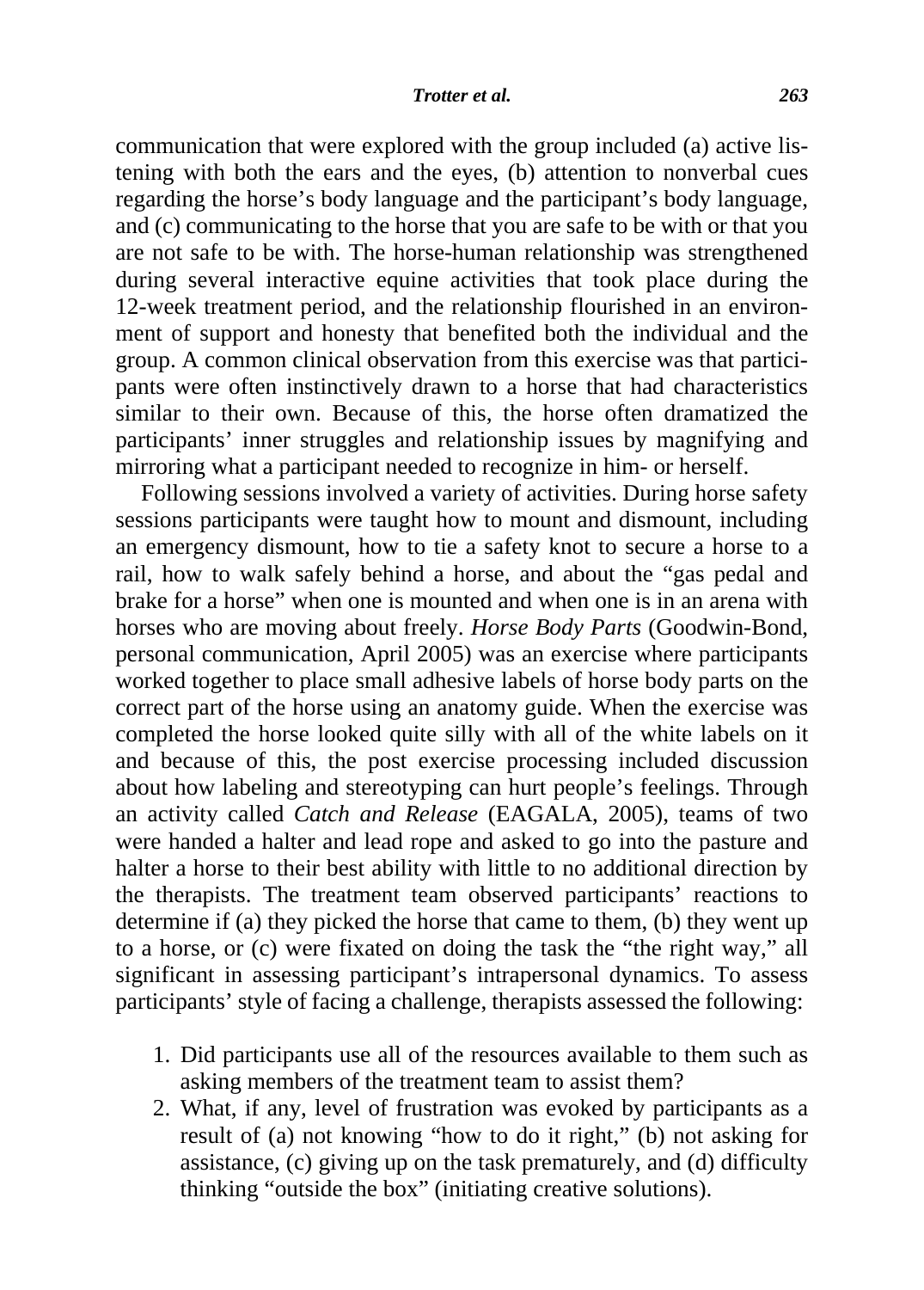Therapists and participants thoroughly processed the experience immediately after the exercise. Participants shared their experience while therapists shared their observations. Therapists assisted each individual and the group to translate their experience into enhanced self- and other-awareness and an understanding of how this would help participants cope with other life challenges, such as with family members, peers, and achievement tasks. This included processing of interpersonal dynamics (such as, how this experience related to human-to-human interactions, like meeting someone for the first time, or interacting in a large group of strangers, or exploring how participants worked or did not work as a team) and defining and identifying various roles each participant may have assumed during the exercise (for example, active or passive, leader or follower, productive or counterproductive). This catch, halter, and release activity allowed participants to improvise and to ask for what they needed but these actions needed to be initiated by the participants; therapy team members, by not rescuing participants from their frustration, resisted the temptation to enable helplessness. Providing support and encouragement while allowing participants to struggle through a challenging task provided a heightened sense of accomplishment for participants, which could contribute to self-esteem.

Therapy horses are well-suited to their role as pet practitioners because of their ability to read and respond to social behaviors, a necessary skill for survival in a herd with a competitive pecking order. This translates into an ability to read and immediately respond to human verbal and nonverbal communications. In other words, the horse acts as a mirror for the human participant and the horse's behavior in response to the participant confronts the participant's behavior (EAGALA, 2005). Horses are much more effective at confronting behaviors and attitudes than people because of their keen ability to observe and respond immediately and honestly to nonverbal and verbal communication (Irwin & Weber, 2001). Thus, as in the case with the halter task with horses, interacting with a horse and observing the horse's reactions increases the participant's awareness of the impact of their own thoughts, words, and actions. This can assist individuals to better manage their lives and foster positive relationships. Participants can also learn problem-solving, communication, and social skills. The risk-taking activities associated with working with horses are a conscious decision by clients that is physical as well as emotional in nature. Through the process of risk taking, clients can test and improve their abilities to control themselves and their surroundings. The in-depth clinical processing by the therapy team with the EAC participants that occurs at the conclusion of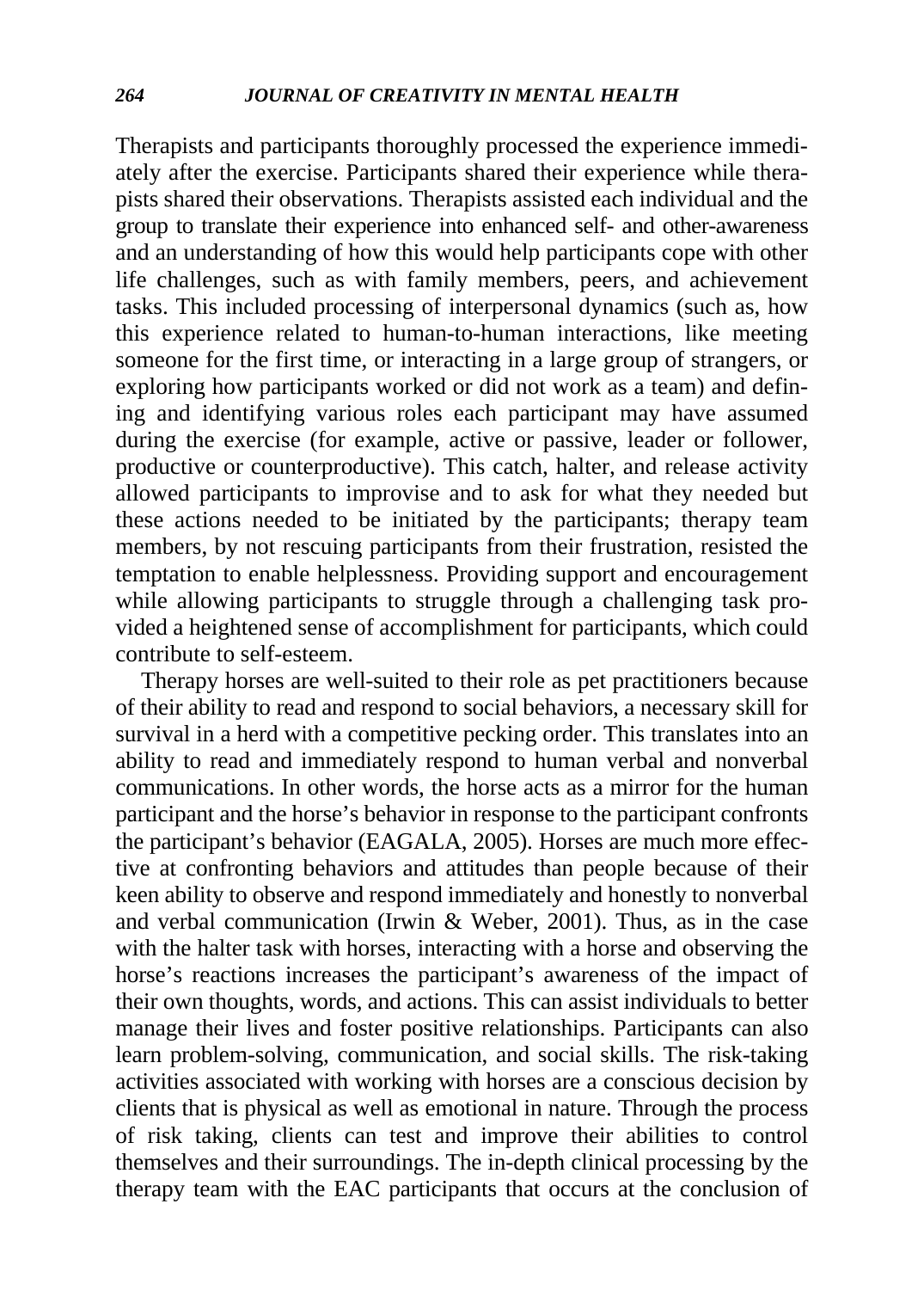each EAC activity is a vital component in transferring insights and knowledge gained from the EAC activity to a participant's life.

As EAC treatment sessions progressed, participants learned how to groom a horse. Interacting with such a large and powerful animal potentially empowers the participant, increases self-esteem, and increases selfconfidence. For example, when grooming a horse the participant must pick up the horse's hoof and clean the dirt out. In order to do this, the participant must gain the cooperation of the horse, and a horse that does not know, like, or trust a person will not pick up its feet for that person. Success with this exercise can be empowering because if one can gain the cooperation of a thousandpound horse, then smaller life challenges do not seem quite so daunting after all. This exercise helps participants see other life problems as more manageable. Because all horses are different, they each require different responses for participants to be successful. Through their experience with the horses, participants learn to observe and respond to behaviors presented by the horses in a fashion that results in success, and thus participants can become better at observing and responding to people in ways that promote positive outcomes, instead of staying stuck in current patterns of negative behavior. Picking up a hoof of a very large horse and placing your body within range of getting kicked requires an act of courage. Participants are motivated to engage in and complete this activity because the reward is to spend time with a horse. Courage to stay positively engaged with a powerful horse can generalize into courage to stay positively engaged with another person.

In a following session, participants experienced an equine-based activity called *Life's Little Obstacles* (EAGALA, 2005). This activity asked the group to get a horse to walk over a low jump placed in the arena. Symbolically the jump can represent any challenge that the group is facing, such as school testing, making friends, or deciding how to deal with bullies. It doesn't sound too difficult until the rules of the activity are given: While engaging with the horse there can be no physical touching of the horse, no halters or lead ropes used, no bribing the horse with food, and no verbal communication with each other. The group was allowed to verbally communicate with one another to form a plan before the task began and during time-outs called by the therapists. Time-outs were called infrequently so as not to interrupt the participants' efforts and were used to allow the participants to briefly rest and process what was and was not working. There is no one right solution to this activity. It can be solved in any number of ways, but it is up to the participants to work together to come up with a creative solution. EAC activities are designed to symbolically re-create life situations participants may be struggling with. The rules of this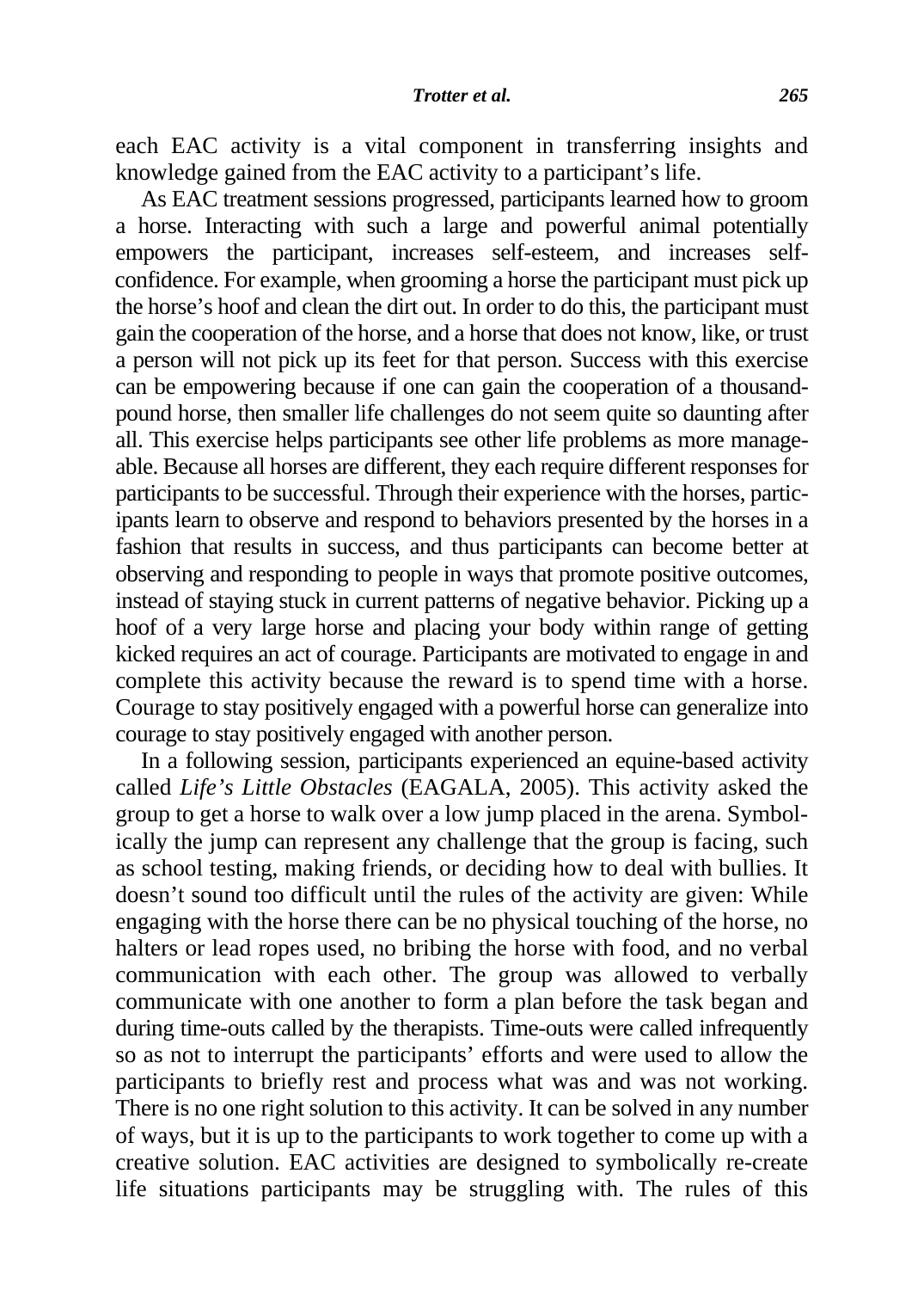EAC activity prevented the group from using tools they commonly use in relationships—touch, bribery, and verbal talking. The rules were designed to move the participants out of their comfort zones and help them discover new solutions and healthier ways of doing things. Completion times for equine activities can vary depending on the interpersonal dynamics of the group. Some groups completed the *Life's Little Obstacles* exercise relatively quickly, in about 45 minutes or so, but it took one group of fourth grade girls three sessions (6 hours over 3 weeks) to be successful with this task. They would make an elaborate plan, and no one would follow it; blaming and finger pointing made this an emotionally painful experience. They knew that they had to be successful at this task before they could move on to another one and they all were anxious to progress to an activity where they could ride the horses, but they had to complete this task first. One girl said, "You guys! We have to get this done to move on! We're going to have to work together! Let's just try saying please to each other! We'll see if that works!" They started addressing each other with "please," resulting in a more respectful tone that changed the temperament of the group. With better communication the participants constructed a creative plan that quickly led to success. Using other jumps in the arena, the group constructed an elaborate labyrinth that guided the horse to step over the target jump pole as the group walked behind encouraging the horse's forward movement. The therapeutic intent of the obstacle exercise was to (a) allow the group to struggle, become frustrated, and then achieve success; (b) process after each attempt at the activity to discover what helped them be successful or not successful; and (c) relate what happened during the obstacle exercise with what happens at home or at school, in essence tying this experience to real life situations. For example when they were trying to do an activity and the horse was acting stubborn the therapist asked, "Has there been a time in your life when someone wanted you to do something and you were acting stubborn?" One participant said, "This must be how my mom feels when she asks me to clean my room." A therapist replied, "So, what could you do differently with the horse? If the roles were reversed, what would work with you?' This type of processing increased the impact and longevity of the lessons learned.

Equine-based activities such as the "halter" and "obstacle" exercises are especially beneficial to participants because horses react to participants' body language, giving them incredible and immediate feedback as to what they are communicating verbally and nonverbally. Participants learn that if they wanted to change the horse's behavior, they had to change their own behaviors, thoughts, and feelings. In EAC activities the horse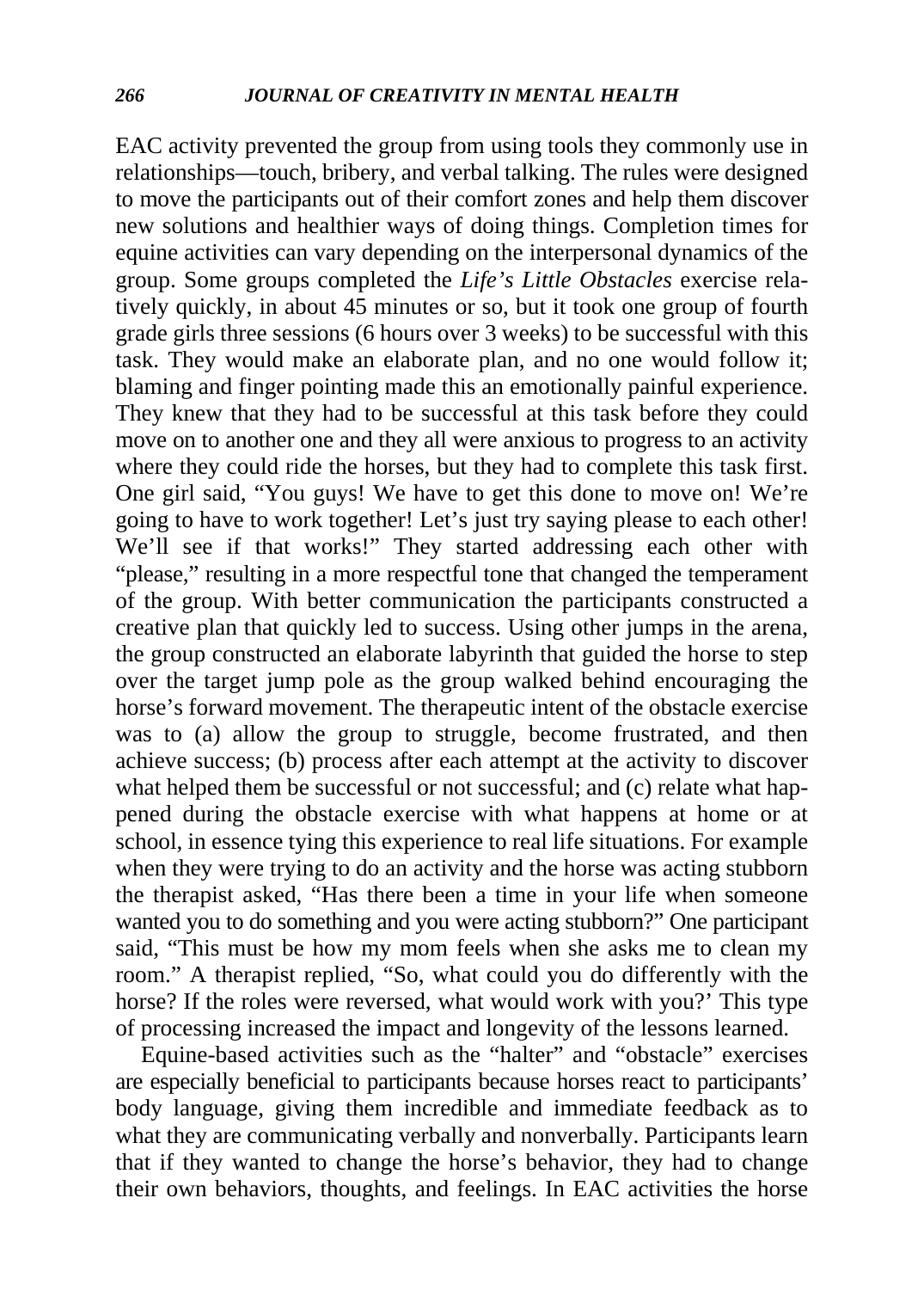acts as a metaphor for relationships. The horse provides the vehicle for the projection of a participant's unconscious worries and fears. A participant has the opportunity to examine what works, what does not work, and whose needs are being met, and offers the opportunity to take responsibility for recognizing how personal actions affect others. The symbolic meaning associated with horses that individuals use to represent strong emotions and feelings that are both difficult to describe and prone to repression have long been recognized by psychoanalysts and social anthropologists (Kruger, Trachtenberg, & Serpell, 2004).

*Give and Take* (Tidmarsh & Tidmarsh, 2005) was an exercise used that was designed to facilitate skill-building in communication, cooperation, adaptation, and respect. A lightweight string of about 5 feet in length was tied to each side of the horse's bit and held at the end by one participant on each side of the horse. Using only the string as a communication and control device the two participants had to guide the horse down a short path (about 9 feet) and weave the horse through a line of orange cones spaced close together on the ground. Too much pressure and the string breaks, too little and the horse goes the wrong way. *Equine Billiards* (Kersten & Thomas, 2004) was used as a team-building exercise and required the group of participants to move three to four horses, which were loose in a small arena, to a designated spot in the arena for each horse, much like calling the pocket on a billiard table for a particular ball except the pockets and balls were preassigned by the therapy team. Participants were not allowed to touch or bribe the horses to get them to move. Creative solutions were allowed, and the more cooperative and creative the participants were with one another the quicker the exercise was completed.

EAC treatment included intermixing equine activities (that involved direct interaction with a horse) with some complementary team-building, adventure-based activities that did not directly involve a horse. These were designed to encourage creative thinking, cooperation, leadership, and integrity. These types of activities served to enhance communication and build empathic responses. Team-building activities that did not involve a horse included *Marshmallow River* (Rohnke, 1984; Rohnke & Bulter, 1995), *Bull Ring* (Cain & Smith, 2006), *One True Path* (Cavert, 1999), and *Horse and Rider* (Goodwin-Bond, personal communication, April 2005). *Marshmallow River* required the group to form a mutually supportive plan to move each group member safely across an imaginary dangerous river that must be negotiated by stepping on imaginary giant marshmallow stones; members must be honest if they fall off and must submit to consequences, such as trying to cross again but the second time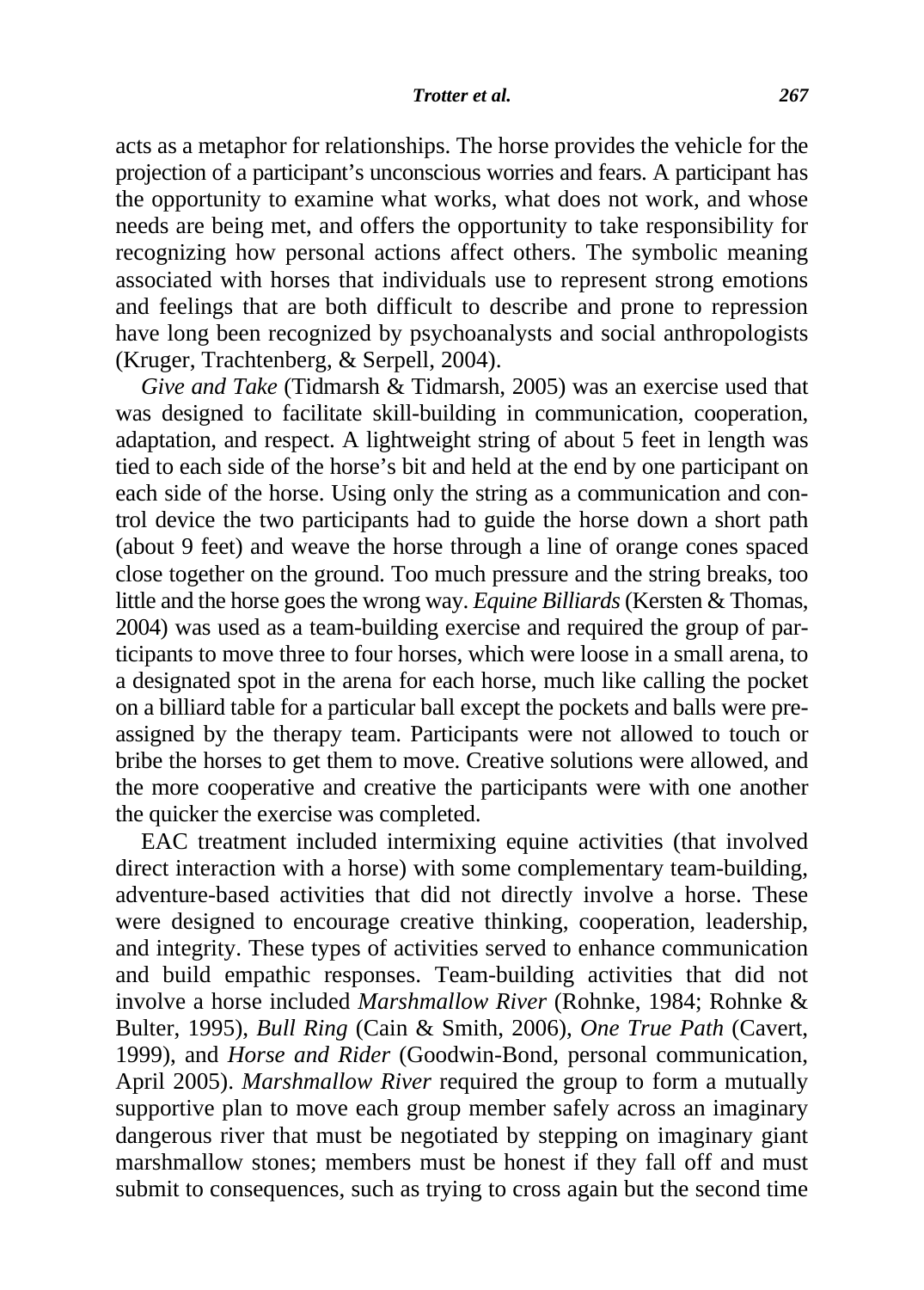blindfolded and guided by a team member. The *Bull Ring* exercise required a group to work with maximum cooperation in order to balance a small ball on a small ring supported by strings extending from the center out to the circle of group members who must move in unison to transfer the ball from one stand to another several feet away without the ball falling off of the center ring*.* Any unbalanced tension on the string from any one group member would cause the ball to fall. *One True Path* was a choice challenge exercise where team members helped one another find a way across a 10 × 10-foot flat grid maze with hidden safe spaces. *Horse and Rider* was an exercise that emphasized communication skills. One participant played the role of "horse" and the other played the role of a "rider." The one playing the horse placed a horse bridle around his or her own neck and held the bit with both hands. The reins went back over each shoulder and were held by the rider standing behind. The rider used the reins to direct the horse person to walk across the arena and around obstacles. Riders were not allowed to talk to their horse person or lead their horse person, and had to remain directly behind their horse person. Each rider had been confidentially instructed by the therapist to guide the horse person to perform specific tasks and a different instruction was assigned to each rider. The horse person was instructed to only respond to the rein commands and not verbal commands. This exercise was designed to give participants a real-life experience of what it must be like to be a horse trying to understand what a rider is attempting to communicate and to be a rider who experiences the frustration of failed communication. Each participant had the opportunity to play both a "rider" and "horse." This activity served to enhance communication and build empathic responses and was an effective way of teaching participants how difficult it is for a horse and rider to communicate. Post-exercise processing generalized the lesson to participants' other life experiences where a failure of communication resulted in a negative outcome. Clinical processing after this activity explored things such as, "What was more difficult, playing the horse or the rider? What was difficult about it? What did you like about what your partner did when they were the rider? What would you have liked your partner to do differently? How was playing the horse difficult? How did you feel about the way your rider treated you?" During this clinical processing the treatment team encouraged participants to explore how to apply what they learned and experienced to problems, stressors, and issues in their everyday life.

The final phase of the 12-week EAC treatment plan provided the students with the opportunity to ride bareback and eventually ride with a saddle and reins. Lessons in riding and horsemanship were secondary to the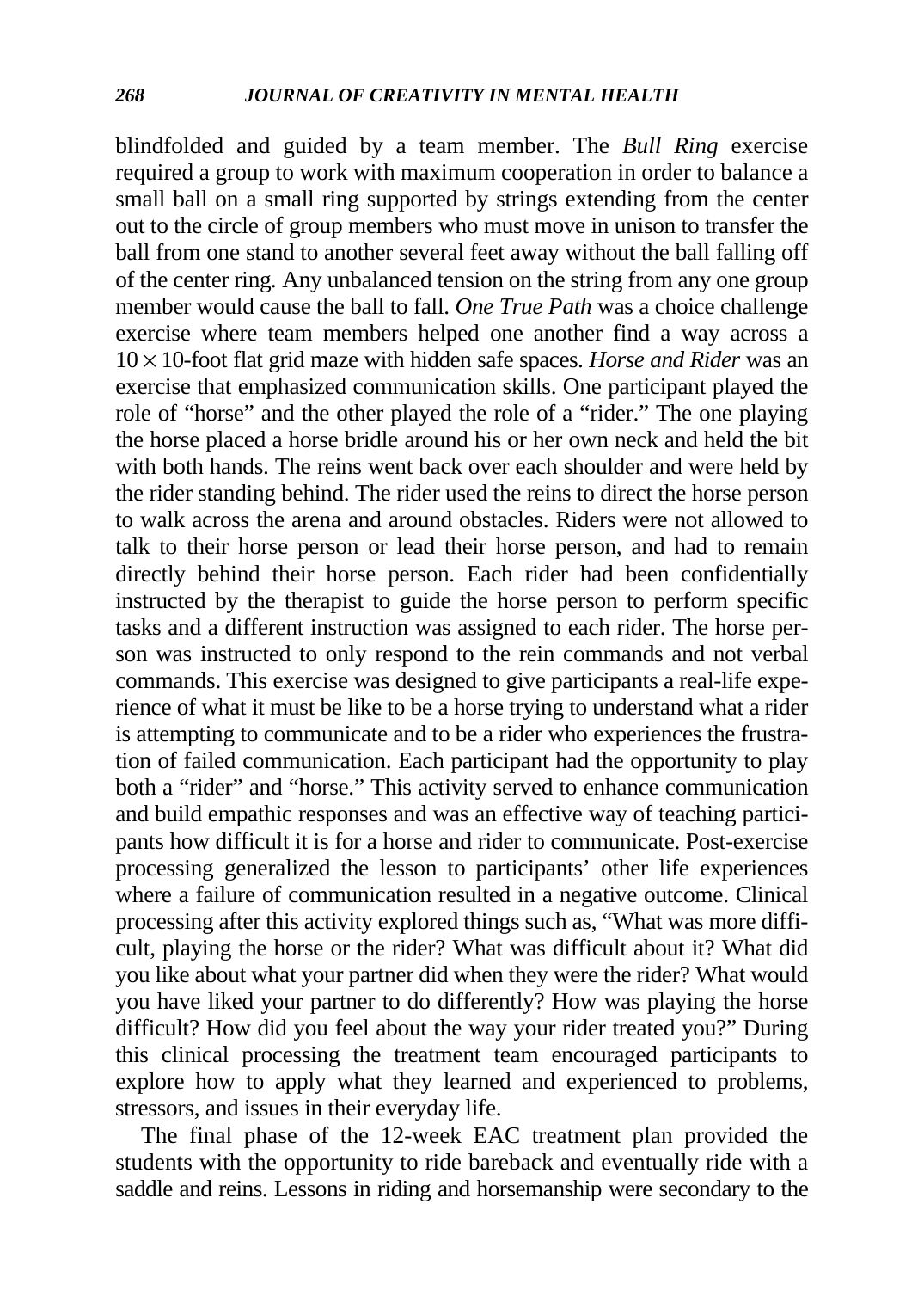primary focus of this activity, which was facilitation of communication, assertiveness, leadership, taking responsibility, confidence, teamwork, and cooperative relationships. The objective was to have participants learn to take care of themselves, effectively communicate with their partners, and get in harmony with their horses. Riding bareback required the participant to stay focused, to read and feel the horse's body language, and to trust and communicate to their partner who was leading the horse with a rope. Progressing to the phase of riding solo on a saddled horse was an ultimate goal and reward for participants who conquered their fear and sense of inadequacy and embraced their strength.

Throughout all equine-based activities students were encouraged to pay attention to what the horse was communicating to them and also to what they were communicating to the horse (both verbally and nonverbally), and to continue to build and maintain a positive relationship with their horse. The treatment team focused on processing horse-human interactions and applying these experiences to each participant's life. Equine-based group activities challenge participants to face and solve problems that can symbolize any life dilemma that a participant may be facing, such as school testing, making friends, or deciding how to deal with bullies. Counseling with a therapy horse provides metaphors for life challenges. Group processing of how participants try to accomplish their goal leads to intense discussions that contribute to personal insights. Equine-based activities are especially beneficial because horses immediately react to a participants' body language, giving potent and timely feedback to the individual about how they are presenting themselves in a social interaction. Participants learn that if they want to change a horse's behavior, they have to first change their own behaviors, thoughts, and feelings.

*Horseshoe Closing Ritual* (Goodwin-Bond, personal communication, April 2005) was always the last exercise of the last treatment session. The purpose of the exercise was to bring closure to the 12-week experience by allowing participants to step back and view themselves and the group with objectivity and sensitivity. Horseshoes of various shapes and sizes were placed in the center of the group and each participant was asked to choose a horseshoe. The therapeutic team guided the group in a discussion about each horseshoe being different and likewise that everyone in the group was different, but because of this group experience, everyone had come together as one. As each group member guided a lanyard string through one of the holes of their horseshoe, the therapist guided the conversation to highlight personal awareness and growth for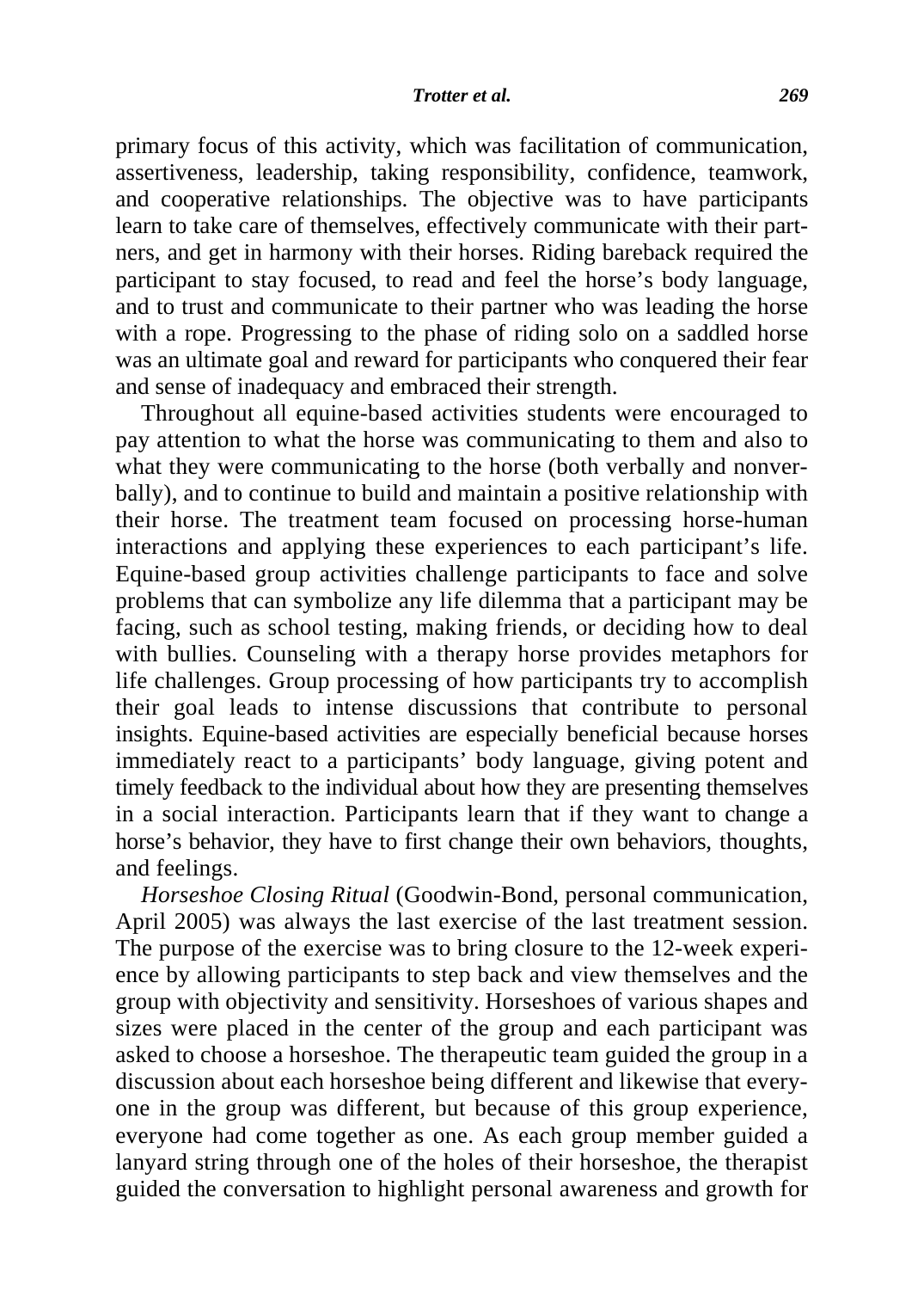the individual and the group as a whole. When all of the horseshoes were added, the ends of the string were connected to form a complete circle. This exercise allowed participants to cognitively and emotionally integrate the experiences of the past 12 weeks.

Clinical processing after every EAC activity, whether it was with or without direct horse involvement, was critical to the counseling experience. Personal insight for participants could result in learning about their attitudes toward their temptations, addictions, or other destructive thought processes and, as a result, they could identify thoughts, feelings, and behaviors that would assist them to either (a) resist temptation or relapse, (b) cope with frustration or internalize low self-worth, (c) meet challenges or surrender to failures, and (d) conquer fears or avoid opportunities. EAC lessons focused on practicing healthy communication, forming healthy relationships, developing problem-solving skills, and searching for creative solutions. According to Chandler (2005) "the skill of the group process leaders is the key to the success of the program for the participants" (p. 112). Counseling processing techniques used by the counselor after every equine-based activity facilitates participants' ability to relate personal insight into their own lives (Chandler, 2005).

# *Comparison Treatment Group*

Kid's Connection, a program of RD (1998, 2006), was utilized as the comparison treatment group. Kid's Connection is an indoor, school-based (in-classroom) group counseling program. Kid's Connection is designed to address developing healthy and constructive coping skills in a wide array of issues (RD, 1998). The Center for Substance Abuse Prevention selected Kids' Connection as the 1999 recipient of their Exemplary Substance Abuse Prevention Award for its *curriculum-based support group* model of life-skills education for children (RD, 2006). Grade-level curriculum that was developmentally appropriate to each age group included social, academic, and personal needs of children and adolescents. The group format included competence enhancement, cognitive-behavioral techniques for self-control and peer pressure, social influence modeling and rehearsal and normative education consisting of prosocial bonds, negative consequences and correcting erroneous beliefs (RD, 1998).

The Kids' Connection (RD) comparison treatment groups received 1-hour weekly sessions over 12 consecutive weeks, and groups consisted of six to eight participants each. The school counselor for each participating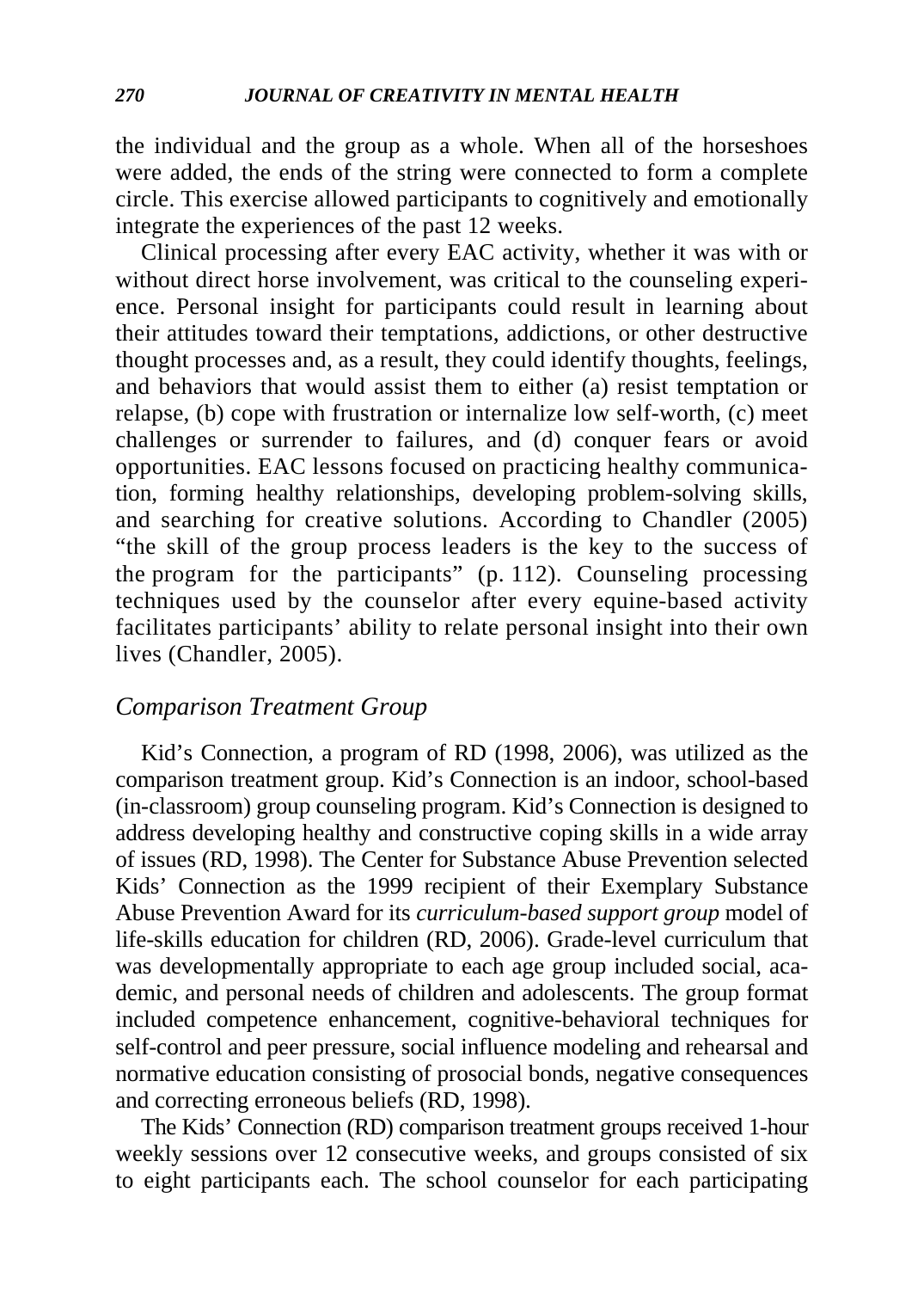school had been previously trained in a 2-day training to facilitate this program and conducted each session in either their office or classroom.

# *Data Analysis*

The researchers sought to determine if the unique therapeutic environment and activities of EAC (a) would positively impact children who were at risk for academic and social failure and (b) could be more effective, in some respects, with this population than a more traditional in-class, school-based program such as RD. The researchers wished to determine specific differences in the two treatment outcomes (EAC treatment versus RD comparison treatment) on each behavior scale of each BASC instrument. Given the a priori planned comparisons and clinical nature of the project, for each specific hypothesis comparing the two treatments, multiple *t*-tests were preferred. The a priori specific planned comparisons would provide the required information while still yielding similar power and control for Type I error rate as a multivariate statistic. According to Rothman (1990):

Adjustments for making multiple comparisons in large bodies of data are recommended to avoid rejecting the null hypothesis too readily. Unfortunately, reducing the Type I error for null associations increases the Type II error for those associations that are not null. The theoretical basis for advocating a routine adjustment for multiple comparisons is the "universal null hypothesis" that "chance" serves as the first-order explanation for observed phenomena. This hypothesis undermines the basic premises of empirical research, which holds that nature follows regular laws that may be studied through observations. A policy of not making adjustments for multiple comparisons is preferable because it will lead to fewer errors of interpretation when the data under evaluation are not random numbers but actual observations on nature. Furthermore, scientists should not be so reluctant to explore leads that may turn out to be wrong that they penalize themselves by missing possibly important findings. (p. 43)

For the a priori hypothesis (specific planned comparisons), a pretestposttest, experimental-comparison group design was utilized to gather BASC data. To test specific a priori planned hypothesis (to determine the efficacy of each of the two treatments on each scale of each BASC instrument) a within-group paired sample *t*-test analysis of pretest to posttest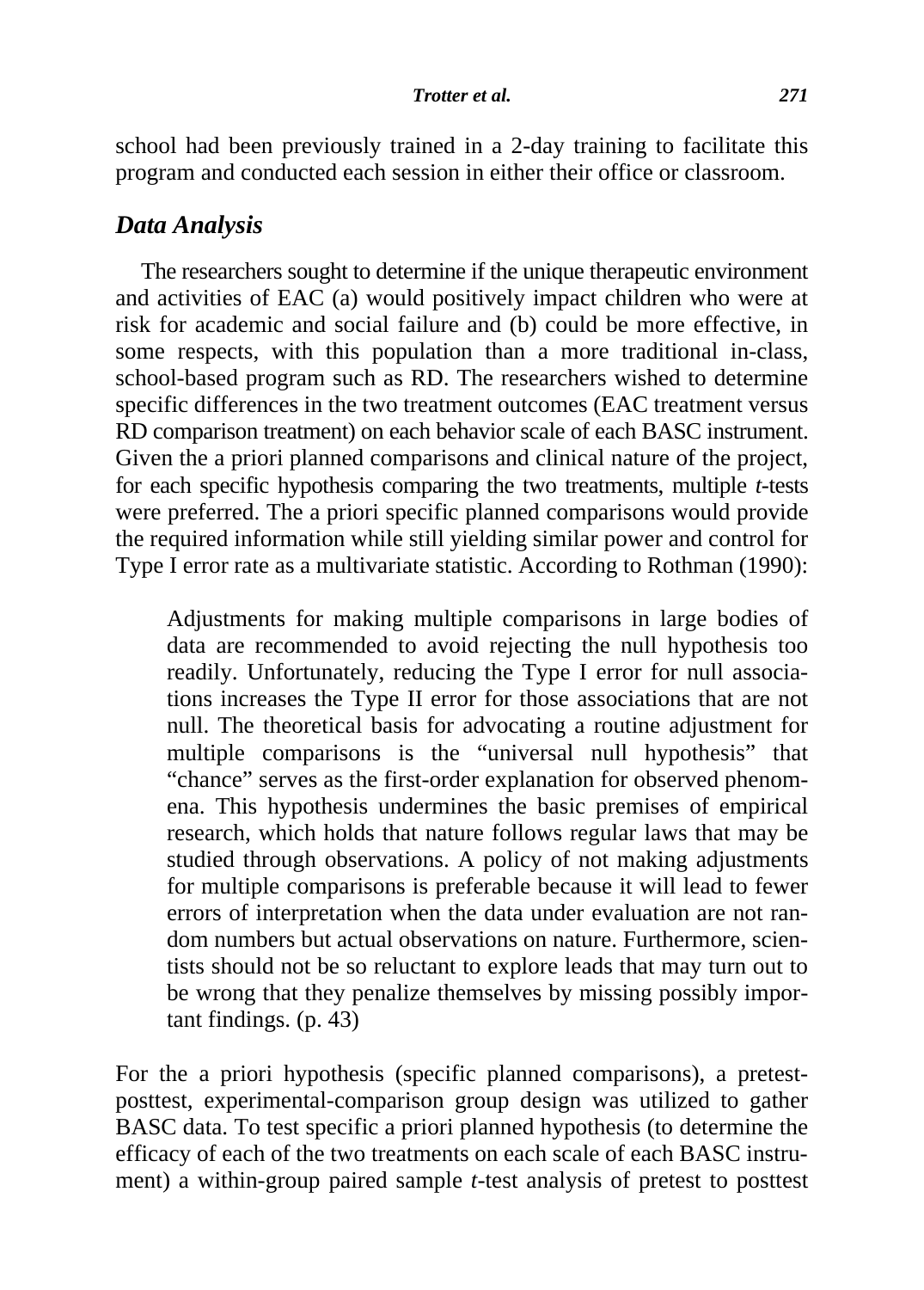change in behavior was conducted on BASC-SRS and BASC-PRS for each of the two treatment groups (EAC and RD). To determine overall group differences, a between-group ANCOVA compared the EAC with the RD treatment group. Partial eta squared effect sizes were calculated in order to determine the strength of the relationship between treatment and outcome for practical significance.

As a further determinant of the efficacy of EAC, a repeated measures ANOVA was performed on the PSF instrument across 12 sessions of the EAC treatment. The Mauchly's test of sphericity was conducted to determine if the homogeneity of variance assumption was met for the PSF instrument. A Rasch analysis was conducted on the PSF instrument evaluating its usability for creating a behavior variable. For more detailed information on data analysis see Trotter (2006).

#### *RESULTS*

## *Results as Measured by the BASC*

Participants in the EAC treatment groups demonstrated a statistically significant decrease in negative behaviors and a statistically significant increase in positive behaviors on the BASC SRS and PRS as illustrated in Table 1. The BASC self-reports (SRS) for the EAC treatment group achieved statistically significant improvement in 5 areas: (a) Emotional Symptom Index, (b) Clinical Maladjustment Composite, (c) Atypical Scale, (d) Sense of Inadequacy Scale, and (e) Relationship with Parents Scale. The BASC parent reports (PRS) for the EAC treatment group achieved statistically significant improvement in 12 areas: (a) Behavioral Symptoms Index, (b) Externalizing Problems Composite, (c) Internalizing Problems Composite, (d) Adaptive Skills Scale, (e) Hyperactivity Scale, (f) Aggression Scale, (g) Conduct Problems Scale, (h) Anxiety Scale, (i) Depression Scale, (k) Somatization Scale, (k) Attention Problems Scale, and (l) Social Skills Scale.

Participants in the RD comparison treatment group demonstrated a statistically significant decrease in one negative behavior and demonstrated a statistically significant increase in four positive behaviors on the BASC, as illustrated in Table 2. The improved areas (on the self-report) were (a) Emotional Symptom Index, (b) Personal Adjustment Composite, (c) Social Stress Scale, and (d) Self-Esteem Scale, and (on the parent report) the (e) Depression Scale.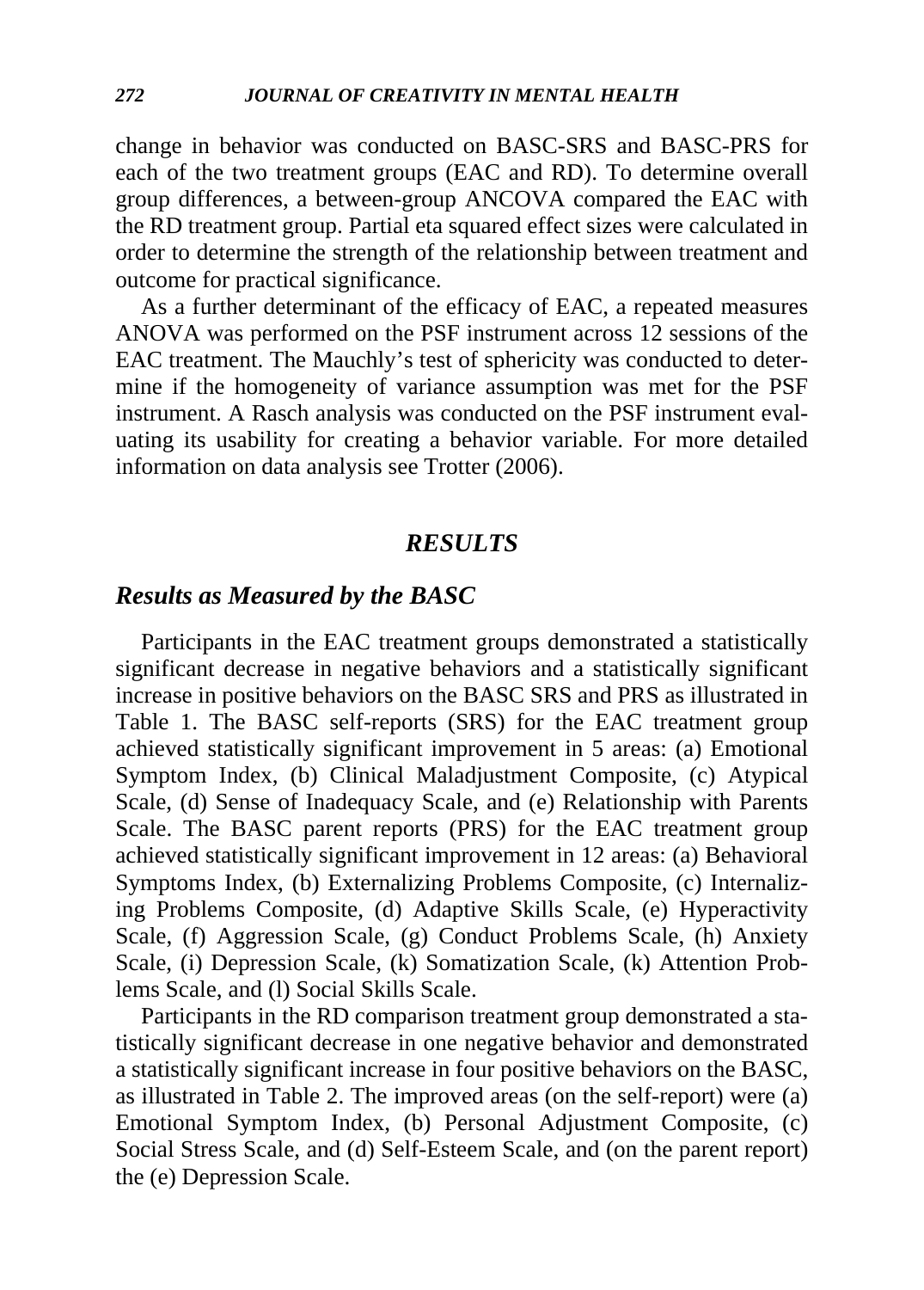| <b>Behaviors</b>                        | Average<br>Mean | Std. Error<br>Mean | t     | df  | p     |
|-----------------------------------------|-----------------|--------------------|-------|-----|-------|
| <b>BASC Self-Report</b>                 |                 |                    |       |     |       |
| <b>Emotional Symptom Index</b>          | 1.865           | 0.832              | 2.242 | 125 | 0.027 |
| School Maladjustment Composite          | 0.270           | 0.809              | 0.334 | 125 | 0.739 |
| <b>Clinical Maladjustment Composite</b> | 1.651           | 0.753              | 2.193 | 125 | 0.030 |
| Personal Adjustment Composite           | 1.016           | 0.902              | 1.126 | 125 | 0.262 |
| <b>Attitude Toward School Scale</b>     | 0.325           | 0.808              | 0.403 | 125 | 0.688 |
| <b>Attitude Toward Teachers Scale</b>   | 1.159           | 0.877              | 1.322 | 125 | 0.189 |
| <b>Atypical Scale</b>                   | 2.508           | 0.783              | 3.204 | 125 | 0.002 |
| Locus of Control Scale                  | 0.865           | 0.781              | 1.107 | 125 | 0.270 |
| Social Stress Scale                     | 0.849           | 0.862              | 0.985 | 125 | 0.326 |
| <b>Anxiety Scale</b>                    | 1.095           | 0.828              | 1.323 | 125 | 0.188 |
| <b>Depression Scale</b>                 | 1.540           | 0.879              | 1.751 | 125 | 0.082 |
| Sense of Inadequacy Scale               | 2.508           | 0.859              | 2.918 | 125 | 0.004 |
| Relationship with Parents Scale         | 2.339           | 0.978              | 2.390 | 125 | 0.018 |
| <b>Interpersonal Relations Scale</b>    | 0.276           | 0.912              | 0.302 | 126 | 0.763 |
| Self Esteem Scale                       | 0.118           | 0.880              | 0.134 | 126 | 0.893 |
| Self Reliance Scale                     | 0.181           | 0.839              | 0.261 | 126 | 0.829 |
| <b>BASC Parent-Report</b>               |                 |                    |       |     |       |
| <b>Behavioral Symptoms Index</b>        | 6.186           | 1.076              | 5.749 | 85  | 0.000 |
| <b>Externalizing Problems Composite</b> | 5.128           | 0.956              | 5.364 | 85  | 0.000 |
| <b>Internalizing Problems Composite</b> | 5.384           | 1.013              | 5.316 | 85  | 0.000 |
| <b>Adaptive Skills Scale</b>            | 2.709           | 0.882              | 3.073 | 85  | 0.003 |
| <b>Hyperactivity Scale</b>              | 5.372           | 1.039              | 5.171 | 85  | 0.000 |
| <b>Aggression Scale</b>                 | 5.198           | 0.933              | 5.571 | 85  | 0.000 |
| <b>Conduct Problems Scale</b>           | 3.814           | 1.076              | 3.545 | 85  | 0.001 |
| <b>Anxiety Scale</b>                    | 5.337           | 0.911              | 5.859 | 85  | 0.000 |
| <b>Depression Scale</b>                 | 4.779           | 1.354              | 3.530 | 85  | 0.001 |
| <b>Somatization Scale</b>               | 2.372           | 1.114              | 2.130 | 85  | 0.036 |
| <b>Atypical Scale</b>                   | 2.570           | 1.608              | 1.599 | 85  | 0.114 |
| <b>Withdrawal Scale</b>                 | 0.837           | 1.068              | .784  | 85  | 0.435 |
| <b>Adaptability Scale</b>               | 0.486           | 0.845              | 5.74  | 85  | 0.567 |
| <b>Attention Problems Scale</b>         | 2.326           | 0.748              | 3.109 | 85  | 0.003 |
| Social Skills Scale                     | 2.779           | 1.054              | 2.636 | 85  | 0.010 |
| Leadership Scale                        | 1.245           | 0.639              | .968  | 85  | 0.336 |

## TABLE 1. BASC paired sample t-test of pre- and posttest scores, EAC treatment group ( $n = 126$ )

*p* < 0.05.

Participants in the EAC experimental treatment group demonstrated a statistically significant greater decrease in five negative behaviors and statistically significant greater increase in two positive behaviors when compared to the RD treatment group, as illustrated in Table 3. The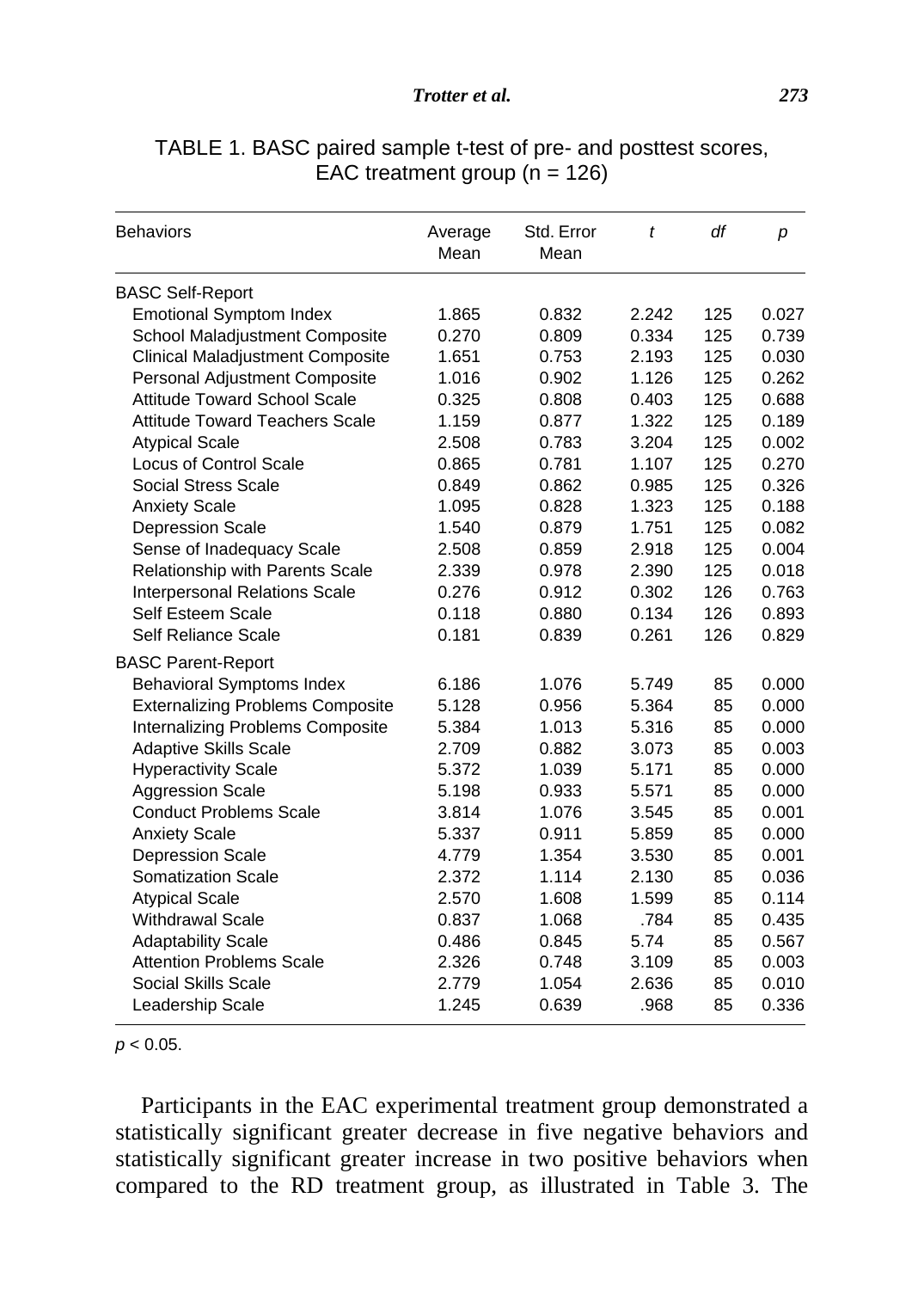| <b>Behaviors</b>                        | Average<br>Mean | Std. Error<br>Mean | t     | df | р     |
|-----------------------------------------|-----------------|--------------------|-------|----|-------|
| <b>BASC Self-Report</b>                 |                 |                    |       |    |       |
| <b>Emotional Symptom Index</b>          | 3.737           | 1.608              | 2.325 | 37 | 0.026 |
| School Maladjustment Composite          | 1.395           | 1.644              | 0.848 | 37 | 0.402 |
| <b>Clinical Maladjustment Composite</b> | 2.763           | 1.414              | 1.954 | 37 | 0.058 |
| Personal Adjustment Composite           | 3.553           | 1.532              | 2.318 | 37 | 0.026 |
| <b>Attitude Toward School Scale</b>     | .526            | 1.491              | 0.353 | 37 | 0.726 |
| <b>Attitude Toward Teachers Scale</b>   | 2.316           | 1.668              | 1.388 | 37 | 0.173 |
| <b>Atypical Scale</b>                   | 2.237           | 1.324              | 1.689 | 37 | 0.100 |
| <b>Locus of Control Scale</b>           | 2.579           | 1.763              | 1.463 | 37 | 0.152 |
| <b>Social Stress Scale</b>              | 5.368           | 2.350              | 2.284 | 37 | 0.028 |
| <b>Anxiety Scale</b>                    | 2.842           | 1.678              | 1.693 | 37 | 0.099 |
| <b>Depression Scale</b>                 | 2.974           | 1.833              | 1.622 | 37 | 0.113 |
| Sense of Inadequacy Scale               | 2.658           | 1.780              | 1.494 | 37 | 0.144 |
| <b>Relationship with Parents Scale</b>  | 0.158           | 1.610              | 0.098 | 37 | 0.922 |
| <b>Interpersonal Relations Scale</b>    | 4.158           | 2.281              | 1.823 | 37 | 0.076 |
| Self Esteem Scale                       | 4.158           | 1.574              | 2.641 | 37 | 0.012 |
| Self Reliance Scale                     | 2.816           | 1.823              | 1.545 | 37 | 0.131 |
| <b>BASC Parent-Report</b>               |                 |                    |       |    |       |
| Behavioral Symptoms Index               | 1.091           | 1.246              | 0.876 | 32 | 0.388 |
| <b>Externalizing Problems Composite</b> | 0.545           | 1.631              | 0.334 | 32 | 0.740 |
| <b>Internalizing Problems Composite</b> | 1.697           | 1.081              | 1.570 | 32 | 0.126 |
| School Problems Composite               | 0.758           | 1.182              | 0.641 | 32 | 0.526 |
| <b>Hyperactivity Scale</b>              | 0.212           | 1.753              | 0.121 | 32 | 0.904 |
| <b>Aggression Scale</b>                 | 2.394           | 1.548              | 1.546 | 32 | 0.132 |
| <b>Conduct Problems Scale</b>           | 0.606           | 1.611              | 0.376 | 32 | 0.709 |
| <b>Anxiety Scale</b>                    | 0.606           | 2.677              | 0.226 | 32 | 0.822 |
| <b>Depression Scale</b>                 | 3.788           | 1.494              | 2.535 | 32 | 0.016 |
| <b>Somatization Scale</b>               | 0.394           | 1.519              | 0.259 | 32 | 0.797 |
| <b>Atypical Scale</b>                   | 1.303           | 1.662              | 0.784 | 32 | 0.439 |
| <b>Withdrawal Scale</b>                 | 2.485           | 1.660              | 1.497 | 32 | 0.144 |
| <b>Adaptability Scale</b>               | 1.139           | 1.193              | 0.955 | 32 | 0.346 |
| <b>Attention Problems Scale</b>         | 0.242           | 1.229              | 0.197 | 32 | 0.845 |
| Social Skills Scale                     | 0.303           | 1.652              | 0.183 | 32 | 0.856 |
| Leadership Scale                        | 1.594           | 1.426              | 1.117 | 32 | 0.272 |

TABLE 2. BASC paired sample t-test of pre- and posttest scores, RD treatment group  $(n = 38)$ 

*p* < 0.05.

improved areas were (a) Social Stress, (b) Self Esteem, (c) Behavioral Symptoms Index, (d) Externalizing Problems Composite, (e) Hyperactivity, (f) Aggression, and (g) Conduct Problems.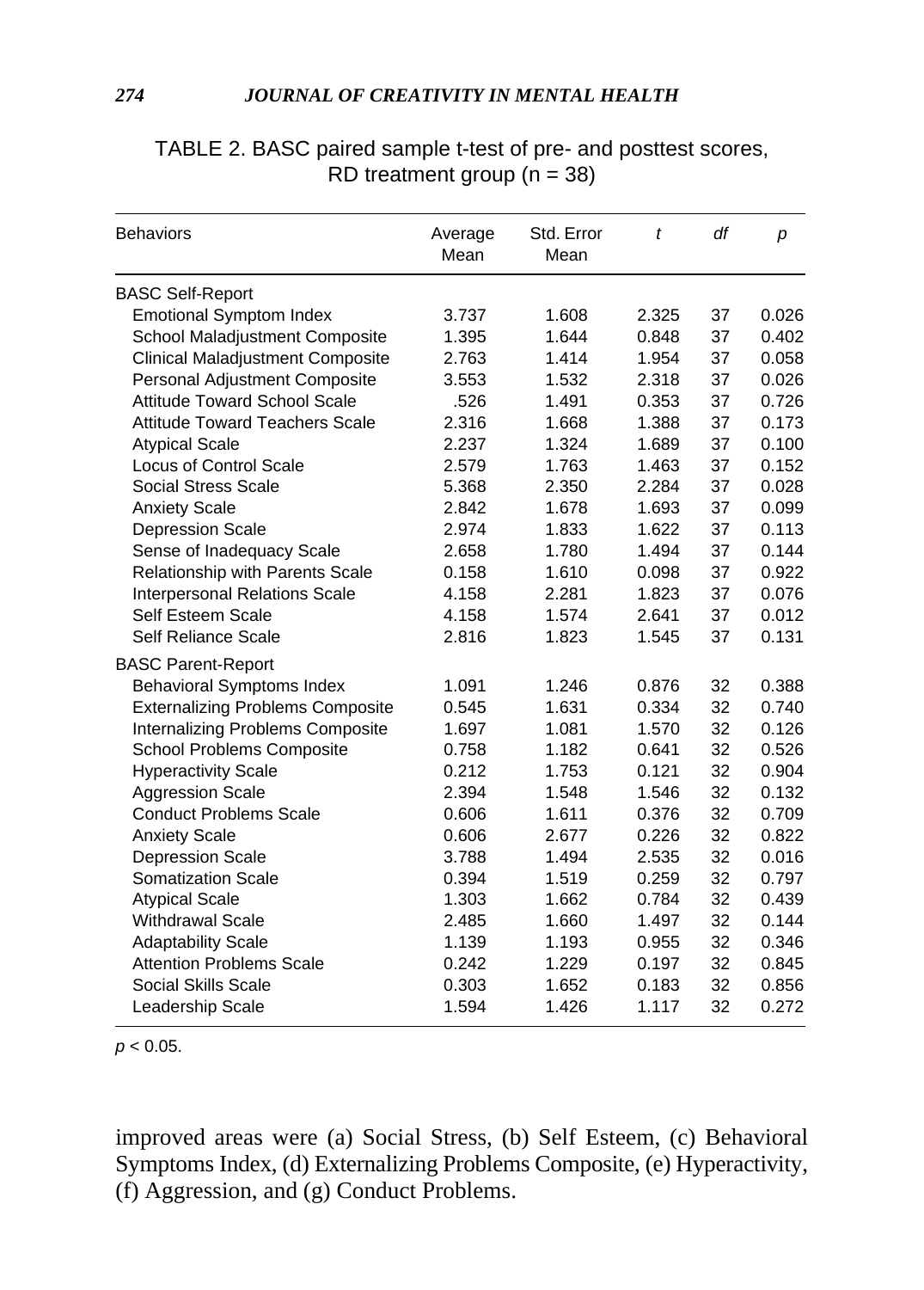|                                   | TABLE 3. ANCOVA table comparing the EAC treatment group with the RD treatment group |                    |                |         |       |       |                           |
|-----------------------------------|-------------------------------------------------------------------------------------|--------------------|----------------|---------|-------|-------|---------------------------|
| Scale                             | Source                                                                              | Squares<br>Sums of | đ              | SW      | щ     | ٩     | Squared<br>Partial<br>Еfa |
| BASC-Self-Report<br>Social Stress | Pre-BASC-SRS                                                                        | 5379.906           |                |         |       |       |                           |
|                                   | Service                                                                             | 425.498            |                | 425.498 | 4.313 | 0.039 |                           |
|                                   | Error                                                                               | 5884.630           | $\frac{6}{16}$ | 98.662  |       |       |                           |
|                                   | Corrected Total                                                                     | 21522.848          | 163            |         |       |       |                           |
| Self Esteem                       | Pre-BASC-SRS                                                                        | 3239.591           |                |         |       |       |                           |
|                                   | Service                                                                             | 386.635            |                | 386.635 | 5.202 | 0.024 | 0.031                     |
|                                   | Error                                                                               | 2040.455           | 162            | 74.324  |       |       |                           |
|                                   | Corrected Total                                                                     | 5553.636           | 164            |         |       |       |                           |
| BASC-Parent Report                |                                                                                     |                    |                |         |       |       |                           |
| <b>Behavioral</b>                 |                                                                                     |                    |                |         |       |       |                           |
| Symptoms Index                    | Pre-BASC-PRS                                                                        | 8517.904           |                |         |       |       |                           |
|                                   | Service                                                                             | 275.504            |                | 275.504 | 3.791 | 0.050 | 0.032                     |
|                                   | Error                                                                               | 8430.519           | 116            | 72.677  |       |       |                           |
|                                   | <b>Corrected Total</b>                                                              | 6949.580           | 118            |         |       |       |                           |
|                                   |                                                                                     |                    |                |         |       |       | (Continued)               |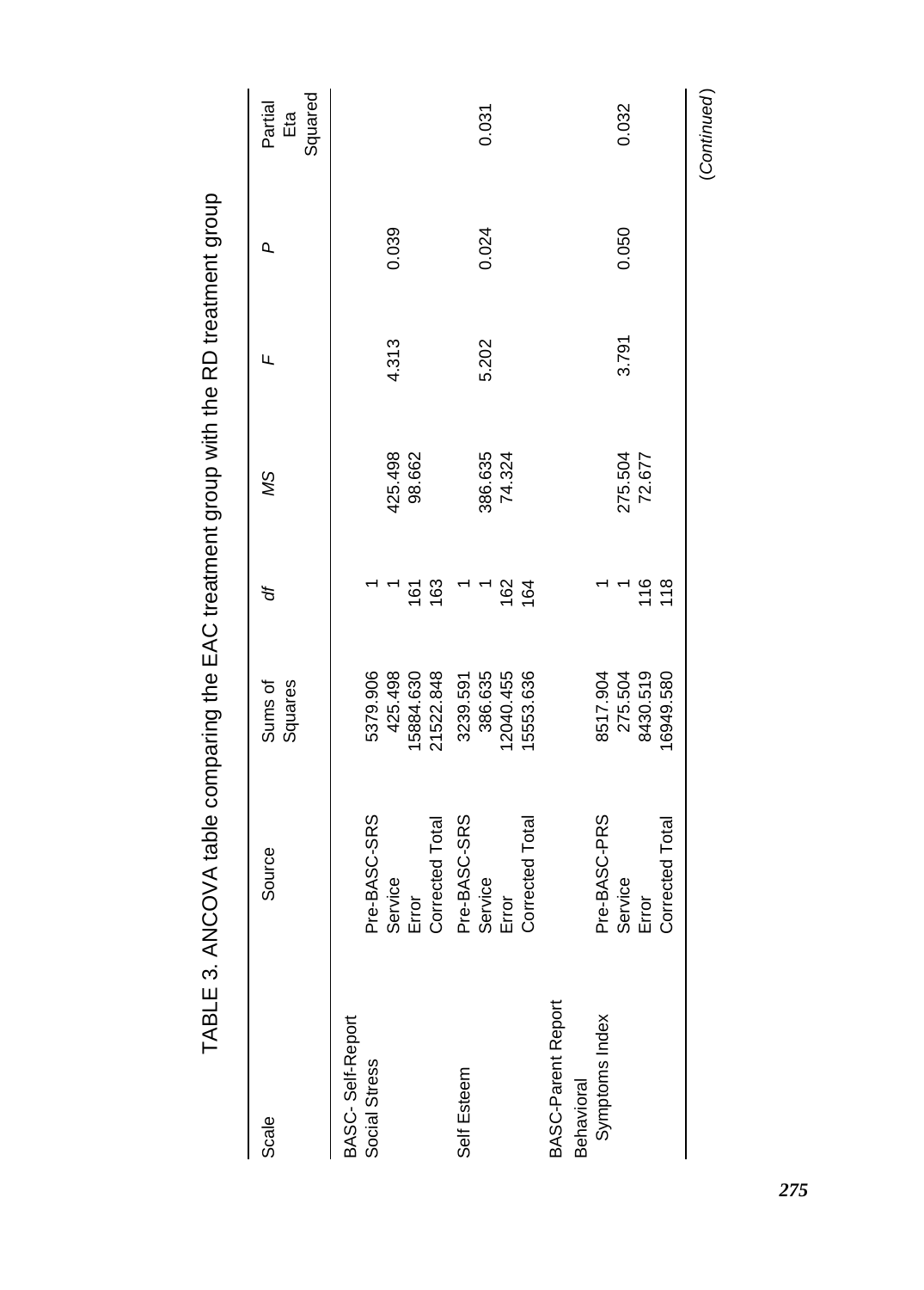|                                    |                                                            | TABLE 3. (Continued)                         |            |                   |        |       |                           |
|------------------------------------|------------------------------------------------------------|----------------------------------------------|------------|-------------------|--------|-------|---------------------------|
| Scale                              | Source                                                     | Sums of<br>Squares                           | đ          | SM                | Щ      | p     | Squared<br>Partial<br>Еtа |
| Problem Composite<br>Externalizing | Pre-BASC-PRS<br>Corrected Total<br>Service<br>Error        | 9570.242<br>34430.519<br>7754.992<br>528.625 | 16<br>118  | 528.625<br>72.677 | 7.613  | 0.007 | 0.062                     |
| Hyperactivity                      | Pre-BASC-PRS<br>Corrected Total<br>Service<br>Error        | 1957.849<br>1375.152<br>403.823<br>8090.986  | 16<br>118  | 403.823<br>69.750 | 5.790  | 0.018 | 0.048                     |
| Aggression                         | Pre-BASC-PRS<br>Corrected Total<br>Service<br>Error        | 692.118<br>7072.286<br>7054.605<br>4179.647  | 116<br>118 | 692.118<br>60.968 | 11.352 | 0.001 | 0.089                     |
| Conduct Problems                   | Pre-BASC-PRS<br><b>Corrected Total</b><br>Service<br>Error | 375.918<br>7752.608<br>9145.895<br>7129.109  | 116<br>118 | 375.918<br>78.844 | 4.768  | 0.031 | 0.039                     |

*p* < 0.05.

*276*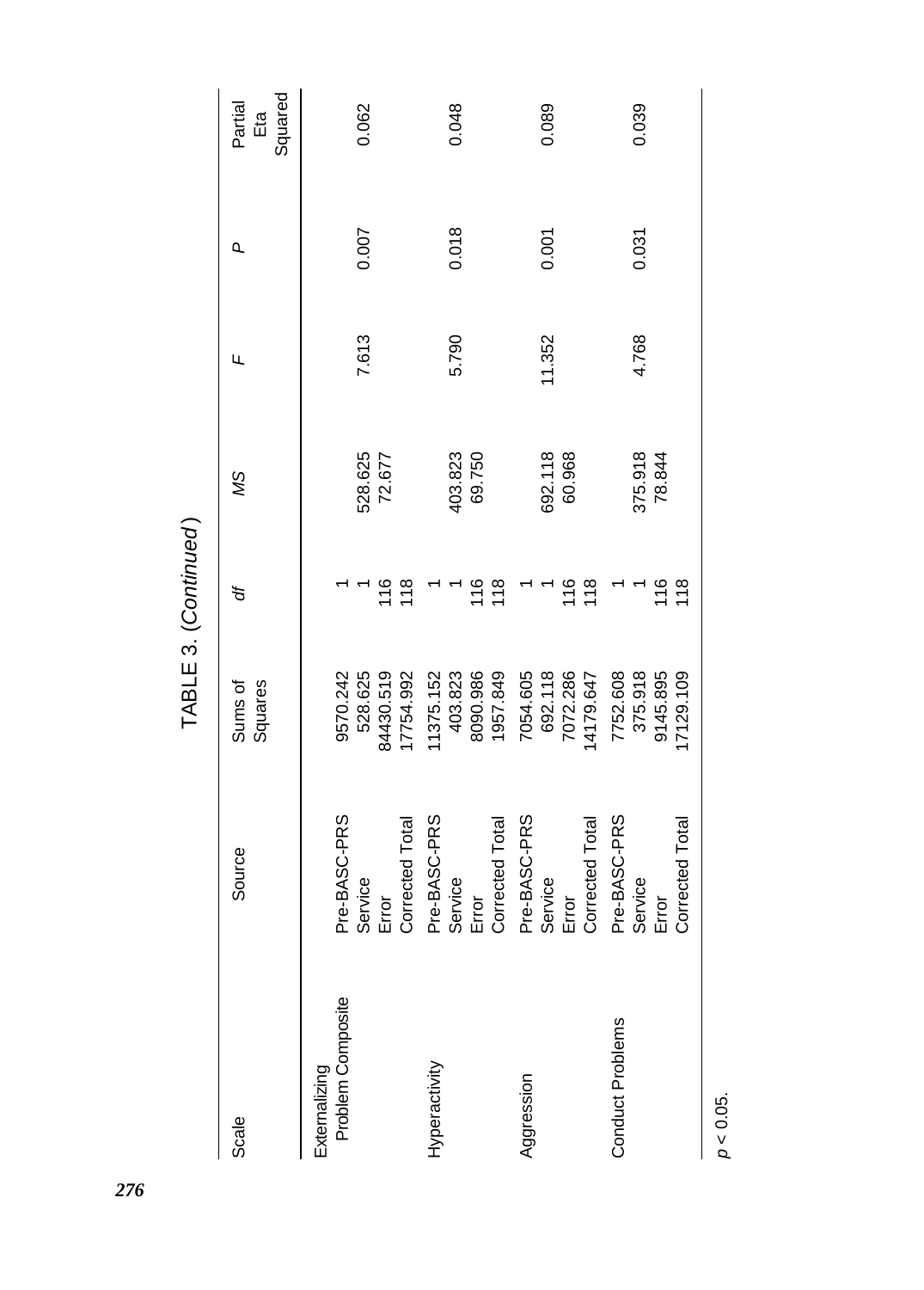### *Results as Measured by the PSF*

Repeated measures ANOVA showed statistically significant improvement in all three-scale scores on the PSF: (a) total overall behaviors, (b) increased positive behaviors, and (c) decreased negative behaviors.

# *Total Overall Behavior (positive behaviors minus negative behaviors)*

A trend analysis of overall total behavioral ratings for the PSF indicated an upward trend in the averages across the 12 time periods. The repeated measures ANOVA indicated a statistically significant trend of the means across the 12 time periods ( $F = 10.12$ ,  $df = 11$ ,  $p < 0.0001$ ). The in-group means of the serial *F* trend analysis demonstrated a statistically significant shift between sessions 1 and 2  $(F = -13.61)$  and between sessions 10 and 11 ( $F = 15.32$ ). The first statistically significant shift was a negative shift. This negative shift most likely represents the participants being on their "good behavior" for the first session, which is typical behavior for individuals in new and unfamiliar settings, and resorting back to more true or typical behavior in the second session. The second statistically significant shift, a positive one, occurred between sessions 10 and 11 ( $F = 15.32$ ). Thus, although sessions 2 through 12 followed an upward trend demonstrating progressively better PSF scores, there was an even greater upward shift between sessions 10 and 11.

A test of specific linear, quadratic, and cubic trends indicated that the means appear to have more of a quadratic trend  $(F = 23.139, p < 0.0001)$ than a linear trend  $(F = 10.959, p < 0.0001)$  or cubic trend  $(F = 3.298,$  $p < 0.072$ ). This means the overall total behaviors started out level and then the positive behaviors increased and the negative behaviors decreased over time, but not enough to be a pure linear change (straight line), therefore the graphed trend line, has bends in it.

#### *PSF Positive Behaviors Only*

A trend analysis of positive behavior ratings of the PSF indicated an upward trend in the averages across the 12 time periods. The repeated measures ANOVA indicated a statistically significant trend of the means across the 12 time periods ( $F = 14.816$ ,  $df = 11$ ,  $p < 0.0001$ ). A test of specific linear, quadratic, and cubic trend indicated that the means appear to have more of a linear trend  $(F = 83.975, p < 0.0001)$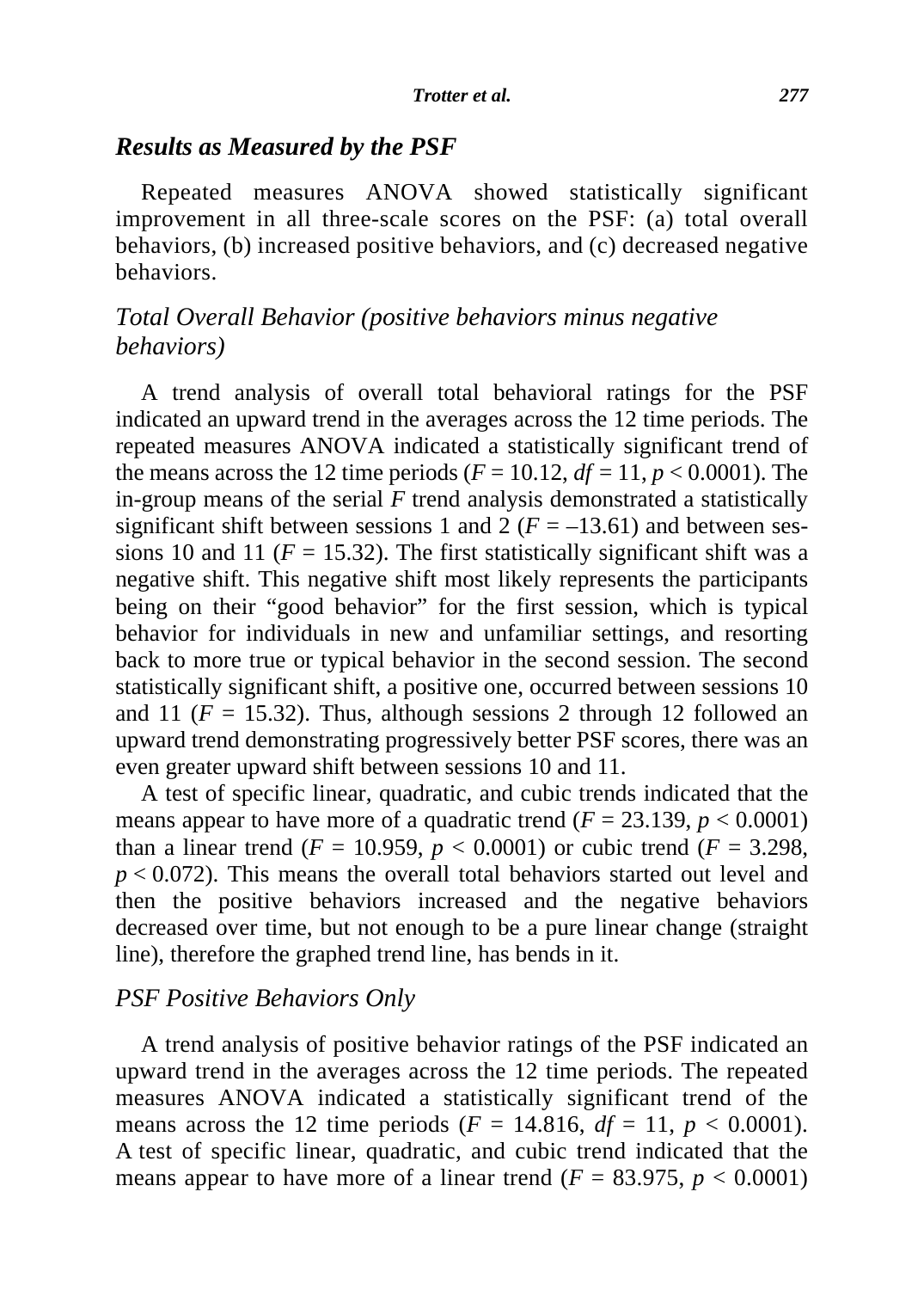than a quadratic trend ( $F = 2.097$ ,  $p < 0.150$ ) or cubic trend ( $F = 0.022$ ,  $p < 0.883$ ). This means the positive behavior increased significantly over time, therefore the graphed trend line is relatively straight and ascending.

## *PSF Negative Behaviors Only*

A trend analysis of negative behavior ratings of the PSF indicated a downward trend in the averages across the 12 time periods. The repeated measures ANOVA indicated a statistically significant trend of the means across the 12 time periods ( $F = 11.601$ ,  $df = 11$ ,  $p < 0.0001$ ). A test of specific linear, quadratic, and cubic trend indicated that the means appear to have more of a quadratic trend ( $F = 43.820$ ,  $p < 0.0001$ ) than a cubic trend  $(F = 16.240, p < 0.0001)$  or linear trend  $(F = 0.222, p < 0.638)$ . This means the negative behaviors started out level and then the negative behaviors decreased over time, but not enough to be a pure linear change (straight line), therefore the graphed trend line has bends in it.

#### *DISCUSSION*

This research found EAC to be effective with at-risk children and adolescents. In addition EAC treatment was determined to be superior to RD treatment. The researchers wished to first compare treatment outcomes with independent examination of specific differences on each scale of the BASC instrument for each treatment group. Given the a priori hypothesis regarding specific planned comparisons, multiple *t*-tests were preferred over multivariate analysis. The a priori specific planned comparisons provided the required information while yielding similar power and control for Type I error rate as a multivariate statistic. The independent examinations on each scale showed both treatments to be effective however the EAC treatment was effective in more areas and in different areas than the RD treatment.

When examining treatments independently, the EAC treatment showed significant improvement on five behavior scales of the BASC-SRS whereas the RD treatment showed significant improvement on four behavior scales of the same instrument. The BASC-SRS revealed the following areas of improvement: Emotional Symptom Index (*p = 0*.027), Clinical Maladjustment Composite ( $p = 0.30$ ), Atypical behaviors ( $p = 0.002$ ), Sense of Inadequacy *(p =* 0.004), and Relations with Parents *(p =* 0.018).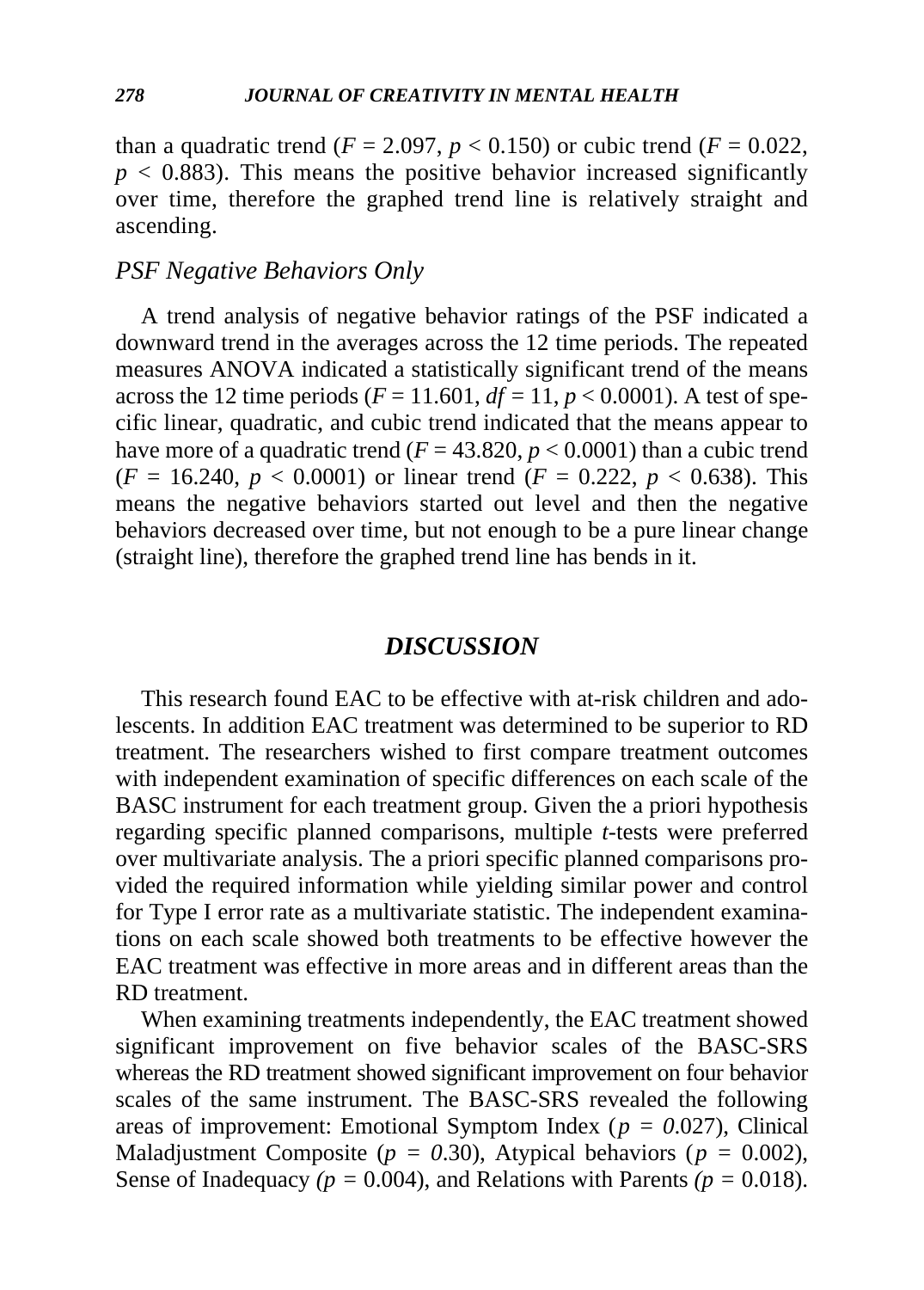Participants in the RD treatment showed significant improvement in these behavior areas of the BASC-SRS: Emotional Symptom Index (*p =* 0.026), Personal Adjustment Composite *(p =* 0.026), Social Stress *(p =* 0.028), and Self-Esteem  $(p = 0.012)$ . The only common improved behavior area for both treatment groups was Emotional Symptom Index. Thus, the children and adolescents in each modality found their treatment to be effective. But for the most part, each treatment modality affected different behaviors.

The BASC-PRS offers even stronger validation than the SRS that EAC is a viable treatment for at-risk children and adolescents. When examining treatments independently, the EAC treatment showed significant improvement on 12 behavior scales of the BASC-PRS whereas the RD treatment showed significant improvement on one behavior scale on the same instrument. Parents of EAC participants reported improvement in the following behavioral and emotional areas: Behavioral Symptom Index  $(p = 0.000)$ , Externalizing Problems Composite  $(p = 0.000)$ , Internalizing Problems Composite ( $p = 0.000$ ), Adaptive Skills Composite ( $p = 0.003$ ), Hyperactivity  $(p = 0.000)$ , Aggression  $(p = 0.000)$ , Conduct Problems  $(p = 0.001)$ , Anxiety ( $p = 0.000$ ), Depression ( $p = 0.001$ ), Somatization  $(p = 0.036)$ , 11), Adaptability ( $p = 0.003$ ), and Social Skills ( $p = 0.010$ ) scales. It is important to note in contrast that parents of RD participants reported improvement in only one behavioral area on the BASC-PRS, which was Depression ( $p = 0.016$ ). These findings are reflective of how, from the parents' perspective, EAC was very effective in reducing internalizing and externalizing problem behaviors while also improving adaptive skills; whereas, RD was only effective in reducing depression.

A direct comparison of EAC with RD was accomplished using an ANCOVA of BASC-SRS and -PRS pre- and posttest scores. This analysis yielded superior results for the EAC group over the RD group on seven scales. The improvement on the Behavioral Symptom Index ( $p = 0.050$ ), which reflects an overall reduction in problem behaviors, indicates that after children and adolescents received EAC their ability to cope and adapt to new situations increased, whereas overall maladaptive behaviors decreased. The reduction in the Externalizing Problem Composite ( $p = 0.007$ ) is of importance in that a central characteristic of the externalizing behavior problems is the disruptive nature of a child's behavior. Such children disrupt the activities of both peers and adults and they often are unresponsive to adult direction (Reynolds & Kamphaus, 1992). This research finding is important because parents generally are less tolerant of externalizing behavior problems, and parents expend a significant amount of energy trying to change problematic behaviors. Furthermore, children and adolescents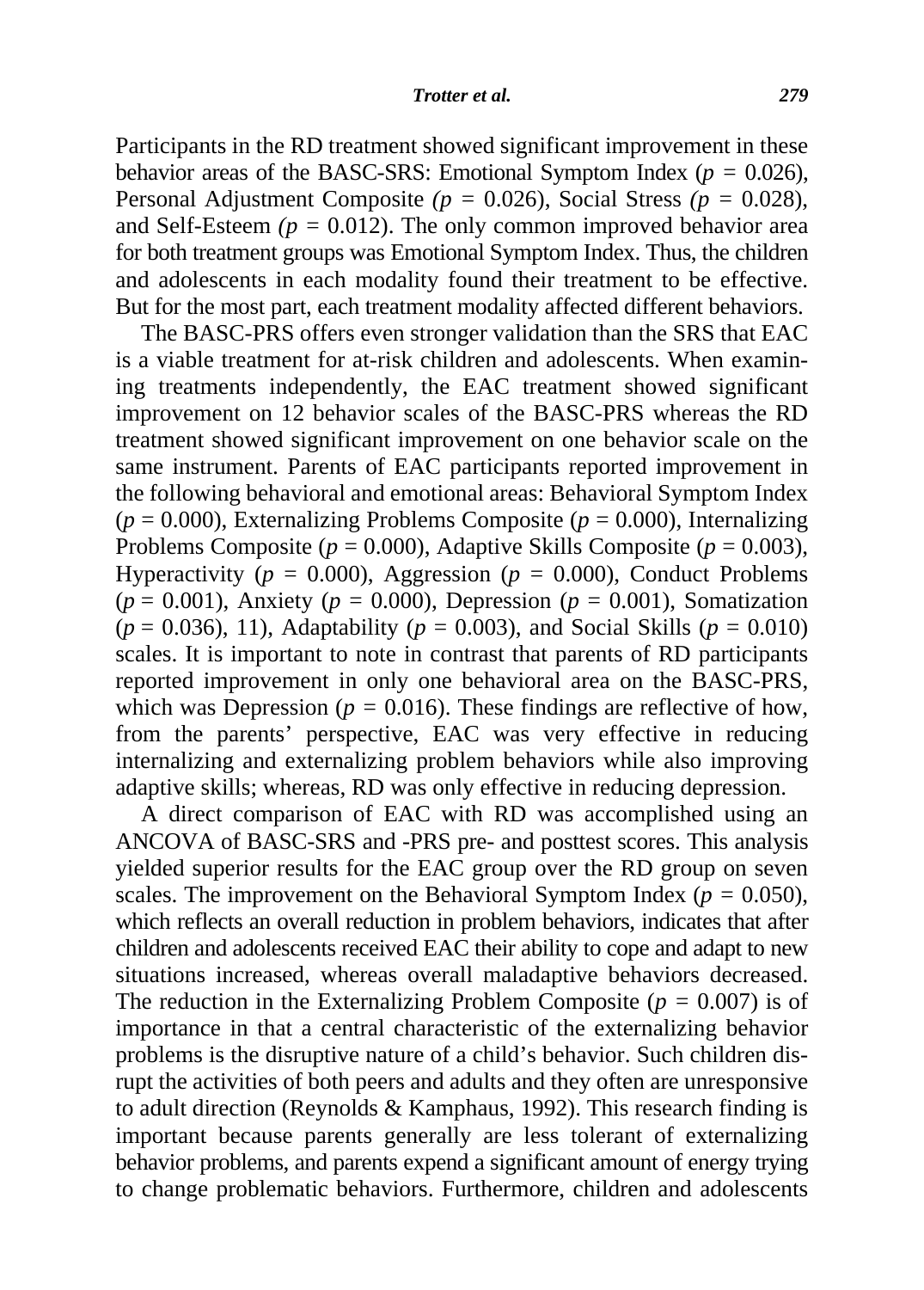exhibiting these behavior difficulties often have problems maintaining relationships with peers, family members, and teachers.

The statistically significant improvement on the Social Stress ( $p = 0.034$ ) and Self-Esteem  $(p = 0.024)$  scales indicate that, on average, children and adolescents who received EAC performed more than three fourths of a standard deviation better than those who received RD. Improvement on Social Stress and Self-Esteem scales indicates that participants' selfsatisfaction improved, participants' sense of identity increased, and participants' level of ego strength improved to appropriate levels after receiving EAC.

The reduction in Hyperactivity  $(p = 0.018)$  is of importance because those children and adolescents who received EAC demonstrated a noticeable increase in their ability to focus, stay on task, and no longer be overactive; this includes two aspects of the ADHD symptom triad, hyperactivity, and impulsivity (Reynolds & Kamphaus, 1992). The reduction of Aggression behavior ( $p = 0.001$ ), both verbal and physical, demonstrates that EAC effectively reduced behaviors such as arguing, name calling, criticizing, verbally threatening others, hitting others, breaking others' possessions, and being cruel to animals. The reduction of Conduct Problems ( $p = 0.031$ ; cheating, lying, stealing, alcohol/drug use, and socially deviant and disruptive behaviors that are directed against others) is significant because conduct problem behaviors worsen with age, influenced by such factors as academic failure, poor parenting, and peer rejection. These factors, if gone untreated, can also lead to depression and suicide.

The EAC treatment results on the BASC showed statistically significant improvement at all scale levels: (a) indexes, (b) composites, and (c) individual scales. These results offer validation that EAC is a viable treatment for children and adolescents at risk for social and academic failure. The effect of EAC on internalizing problems as reported by the participants and their parents is particularly promising because it denotes a noticeable increase in participants' ability to internally cope with their problems and seem less lonely, less nervous, and less anxious. These findings are important because internalizing behavior problems often go unidentified and untreated in children and adolescents until they become serious, or even deadly. Typically, parents and other significant adults in children's lives have difficulty recognizing the subtle problem behaviors associated with anxiety, depression, and other internalized behaviors; parents and teachers may assume the child is shy or quiet, or they may attribute these behaviors to a phase the child will outgrow. With the growing trend of suicide among adolescents, identifying treatments that are proven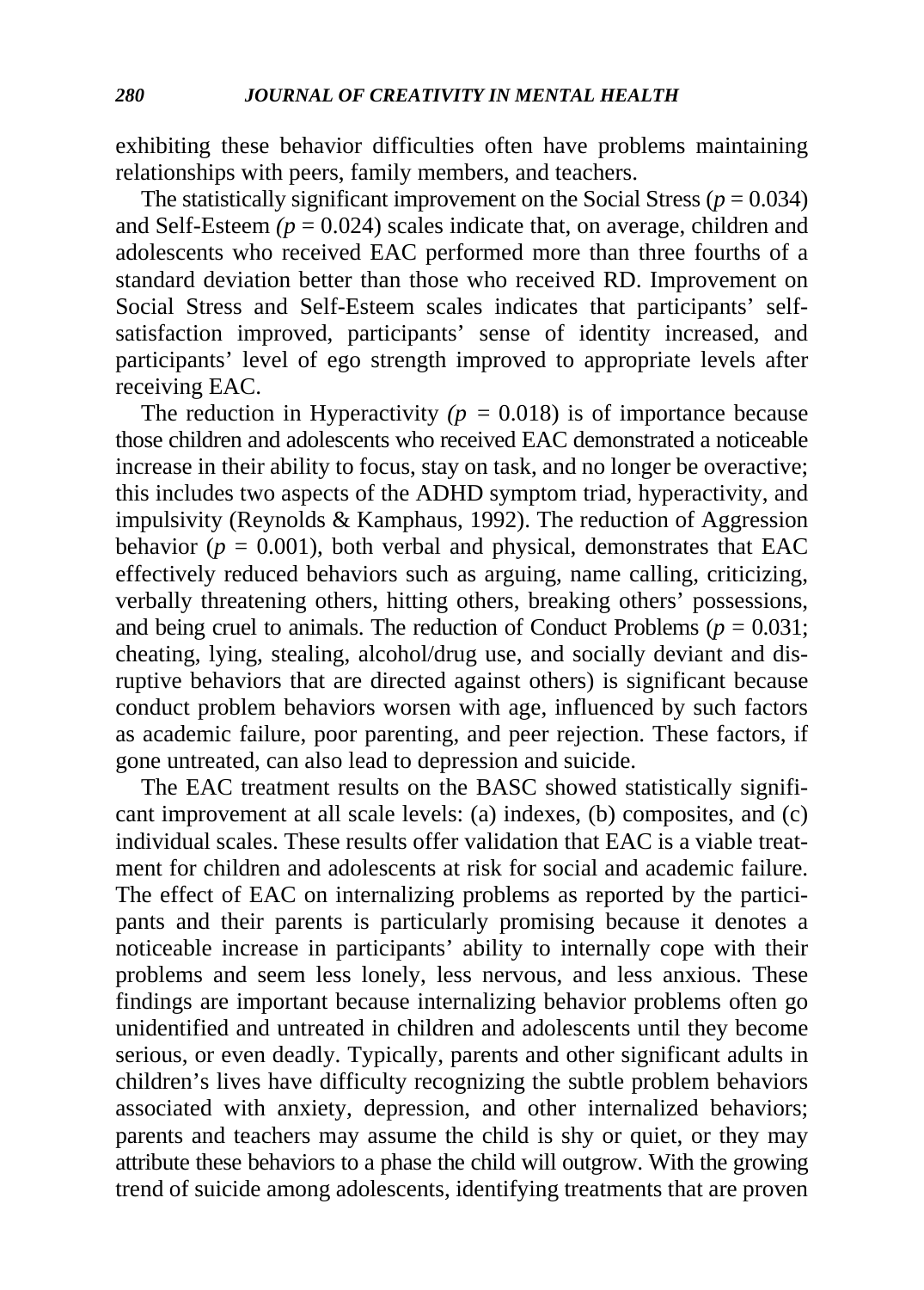to be significantly effective with internalizing behavior problems is critical to the mental health and school communities. The BASC results also support EAC as effective for improving adaptive skills, such as leadership, adaptability, and social skills in children and adolescents. This is very important because adaptive skills in many ways are complete or exact opposites of problem behaviors and yet a lack of adaptive skills often goes undetected and untreated.

Additional efficacy of the EAC treatment is demonstrated by the results of the PSF instrument. The EAC participants improved in overall total social behavior, increased positive social behavior, and reduced negative social behavior. These findings are important because the PSF offers counselors and researchers a multifaceted tool for better monitoring and pinpointing client movement across treatment sessions. A great advantage of using the PSF is that the counselor or researcher can determine the proximity of any significant shifts in client behaviors and examine therapeutic interventions or significant occurrences that took place that may have influenced the client change.

# *LIMITATIONS OF THE STUDY*

When interpreting the data analyses, the reader is offered the following limitations to the study. One, the RD comparison treatment, the Kid's Connection program, required only 1-hour weekly sessions, whereas the EAC treatment received weekly 2-hour sessions and there is no way to know how this time differential may have impacted the research results. Two, the sample size of the RD comparison treatment group was much smaller than the EAC treatment group and it is difficult to determine whether the differences in size of the two groups influenced the results of the study. Three, inter-rater reliability was not formally (statistically) established for the PSF instrument; rather, it was informally established by training therapy team assessors on how to assess participants using the PSF. Four, inherent to the design of this study, across a 12-week time period, exists the potential for participants' developmental changes in physical and emotional areas to influence the outcome of the research. Five, one of the instruments used to assess treatment effects, the PSF, needs further research to examine and establish its validity and reliability. Finally, six, the EAC and the RD treatments were performed in radically different environments: The former treatment was administered outdoor on an unfamiliar ranch, and the latter was administered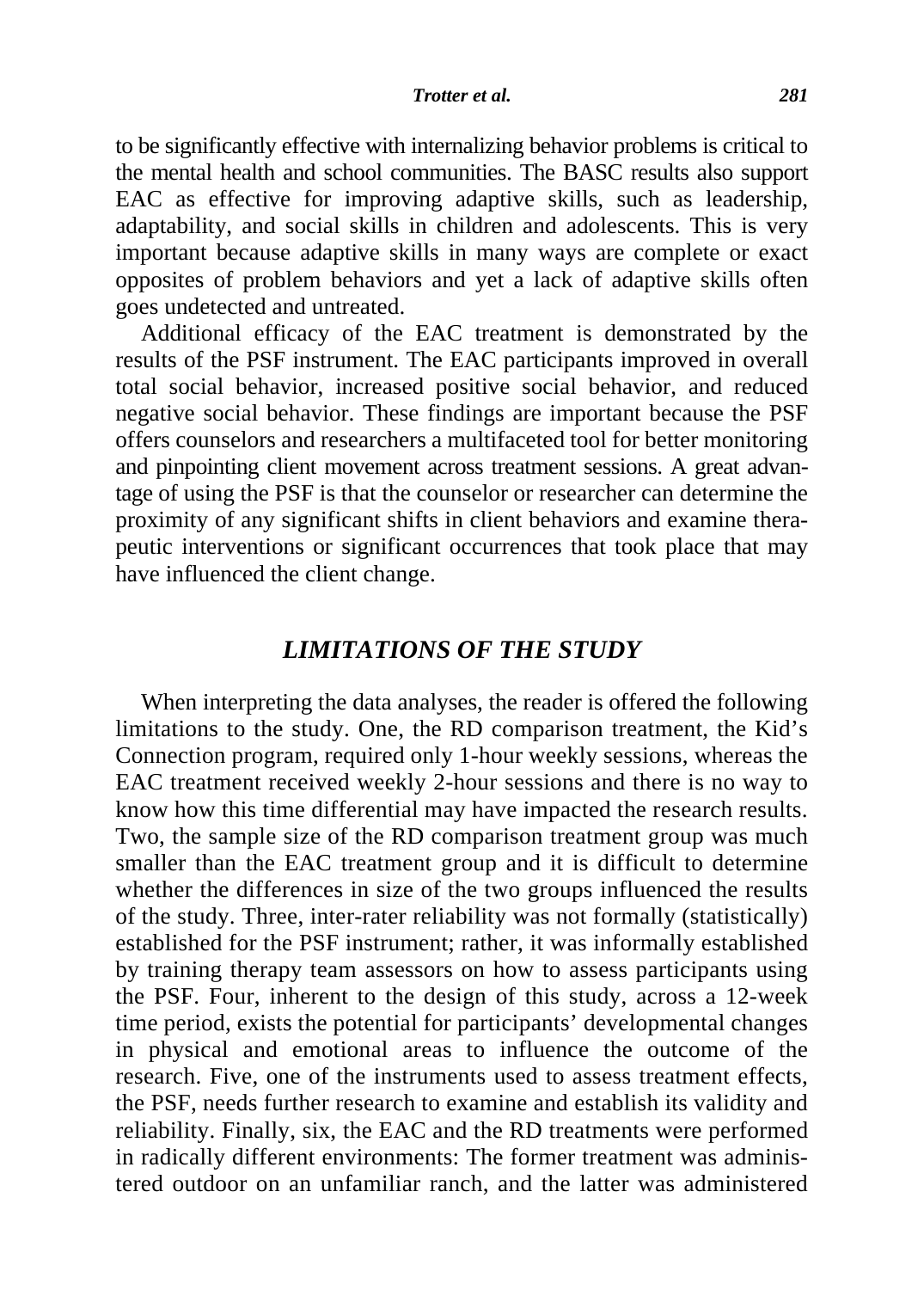indoor in the participants' school. It is difficult to determine what the differential environmental impact may have been but it is likely that the outdoor, ranch environment was a substantial benefit. Finally, although reducing the chance of Type II error, the use of multiple *t*-tests may have impacted the results. This was a deliberate decision by the researchers because it was important to evaluate the clinical effectiveness of this type of therapy.

## *CONCLUSION*

This study demonstrated the effectiveness of Equine Assisted Counseling by comparing it to an existing and empirically supported award-winning school-based counseling intervention called Kids Connection (*Rainbow Days Inc*., 1998, 2006). When taking into account that there are currently no previously published empirical findings regarding the effects of EAC on internalizing problem behaviors, externalizing problem behaviors, maladaptive and adaptive skills, and its comparison with an empirically supported treatment, the findings in this present study are particularly remarkable. Furthermore, because this study's EAC treatment intervention was structured, it can easily be replicated and can be included as an effective mental health component for school-age students, thus having the potential to impact large numbers of at-risk children and adolescents who might not otherwise respond to more passive types of mental health services. Further research should be applied to the area of equine intervention to verify the efficacy of the approach. Such research should consider the utilization of an equine-related placebo, i.e. horse-back riding with no treatment intervention, to determine if EAC effects were merely created by the novelty of the environment, such as being outside and around horses, or actually a result of the counseling intervention.

## **REFERENCES**

- Beck, A. M. (2000). The use of animals to benefit humans: Animal assisted therapy. In A. Fine (Eds.), *Animal Assisted therapy* (pp. 21–40). San Diego, CA: Academic Press.
- Bowers, M. J., & MacDonald, P. M. (2001). The effectiveness of equine-facilitated psychotherapy with at-risk adolescents. *Journal of Psychology and the Behavioral Sciences, 15,* 62–76.
- Bratton, S., Ray, D., Rhine, T., & Jones, L. (2005). The efficacy of play therapy with children: A meta-analysis review of treatment outcomes. *Professional Psychology: Research and Practice, 36,* 376–390.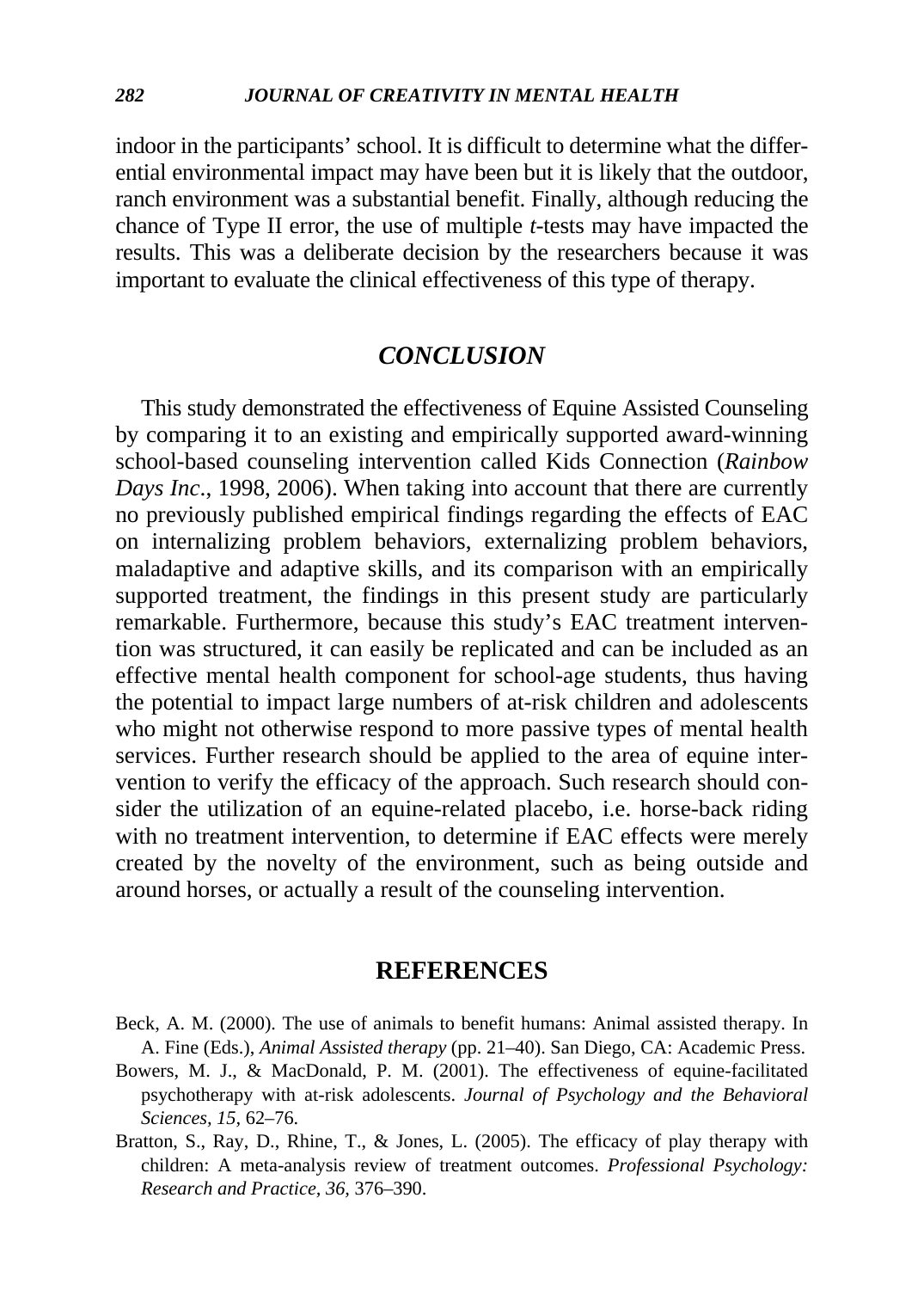- Brown, L., & Alexander, J. (1991). *Self Esteem Index examiner's manual.* Austin, TX: Pro-ed.
- Cain, J., & Smith, T. (2006). *The revised and expanded book of raccoon circles: A facilitator's guide to building unity, community, connection, and teamwork through active learning.* Dubuque, Iowa: Kendall/Hunt Publishing Co.
- Cavert, C. (1999). *Affordable portables: Revised & expanded version*. Oklahoma City, OK: Wood 'N' Barnes Publishing.
- Chandler, C. K. (2005). *Animal assisted therapy in counseling*. New York: Routledge.
- Dunn, T., Burlingame, G., Walbridge, M., Smith, J., & Crum, M. (2005). Outcome assessment for children and adolescents: Psychometric validation of the Youth Outcome Questionnaire 30.1. *Clinical Psychology and Psychotherapy*, *12*, 388–401.
- Equine Assisted Growth and Learning Association. (2005). *About EAGALA.* Retrieved June 19, 2005, from: http://www.eagala.org
- Hart, A. M. (2000). Methods, standards, guidelines, and considerations in selecting animals for animal assisted therapy. In A. Fine (Eds.), *Animal assisted therapy* (pp. 81–114). San Diego, CA: Academic Press.
- Harter, S. (1998). The self-perception profile for adolescents. Unpublished manual. University of Denver.
- Irwin, C., & Weber, B. (2001). *Horses don't lie: What horses teach us about our natural capacity for awareness, confidence, courage, and trust*. New York: Marlow & Company.
- Kersten, G., & Thomas, L. (2004). *Equine assisted psychotherapy and learning un-training manual*. Santaquin, UT: Equine Assisted Psychotherapy and Learning Association (EAGALA).
- Kruger, K. A., Trachtenberg, S. W., & Serpell, J. (2004). *Can animals help humans heal? Animal assisted interventions in adolescent mental health.* Center of the Interaction of Animals and Society (CIAS). Philadelphia: University of Pennsylvania School of Veterinary Medicine.
- MacDonald, P. M. (2004). *The effects of equine-facilitated therapy with at-risk adolescents: A summary of empirical research across multiple centers and programs.* The Center for the Interaction of Animals and Society (CIAS). Philadelphia: University of Pennsylvania School of Veterinary Medicine. Available: www2.vet.upenn.edu/research/centers/cias/ pdf/CIAS\_AAI\_white\_paper.pdf
- Mann, D. S., & Williams, D. (2002). Equine-assisted family therapy for high-risk youth: Defining a model of treatment and measuring effectiveness. Journey Home, Inc. Walsenburg, CO: Author.
- McCarthy, G. D. (2003). Book review: The clinician's guide to the Behavioral Assessment System for Children (BASC). *Clinical Social Work Journal, 31*, 440–442.
- O'Connor, C. (2006). *The silent therapist: A review of the development of equine assisted psychotherapy.* Retrieved March 6, 2006, from http://www.catra.net/info/silent.html
- Rainbow Days, Incorporated. (1998). *Kids' Connection: A support group curriculum for children, ages 4–12*. Dallas, TX: Author.
- Rainbow Days, Incorporated. (2006). Retrieved February 5, 2006, from http://www.rdikids. org/awards.shtml
- Reynolds, C. R., & Kamphaus, R. W. (1992). *Manual for the behavior assessment systems for children*. Circle Pines, MN: American Guidance Service.